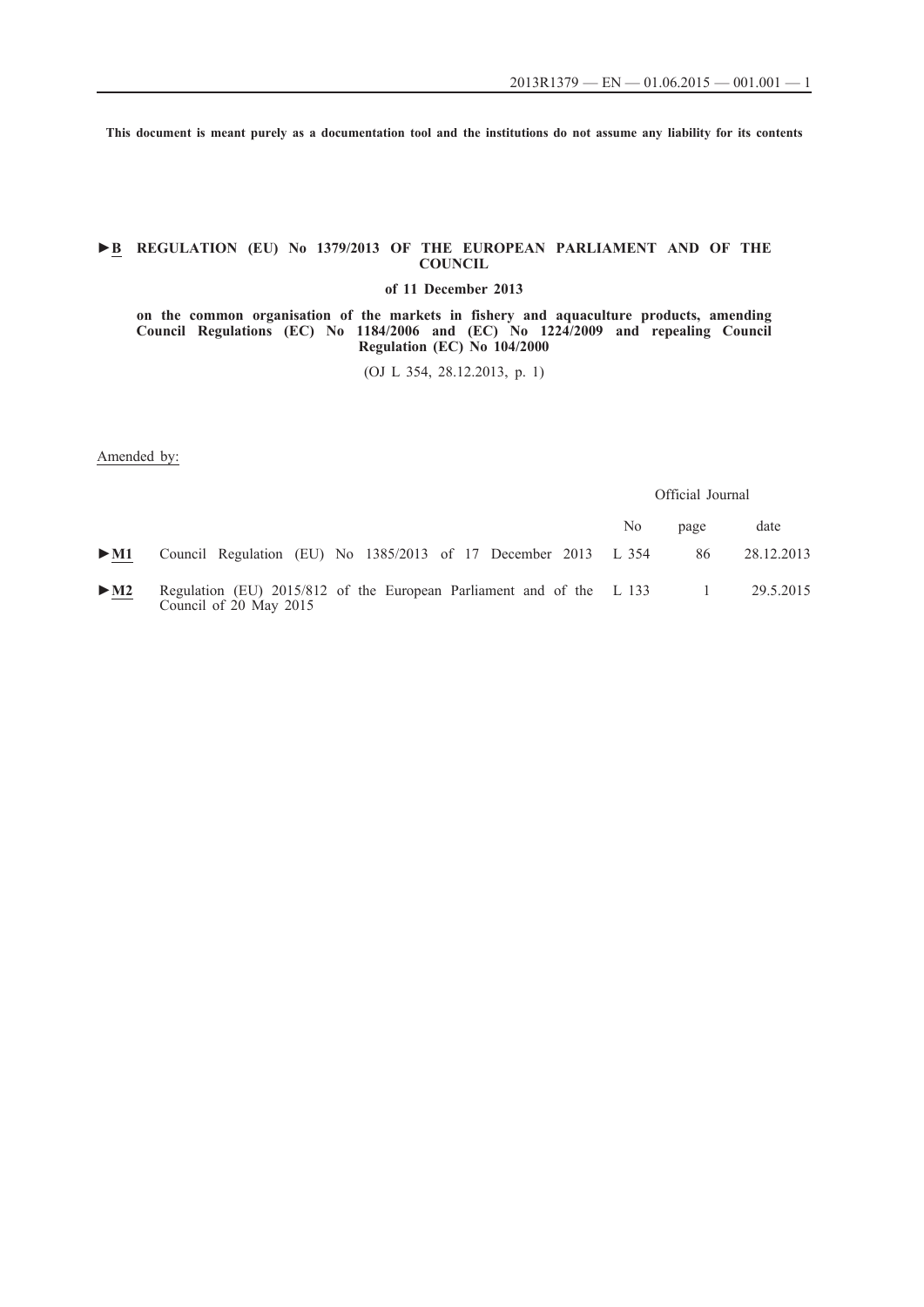## **REGULATION (EU) No 1379/2013 OF THE EUROPEAN PARLIAMENT AND OF THE COUNCIL**

#### **of 11 December 2013**

**on the common organisation of the markets in fishery and aquaculture products, amending Council Regulations (EC) No 1184/2006 and (EC) No 1224/2009 and repealing Council Regulation (EC) No 104/2000**

THE EUROPEAN PARLIAMENT AND THE COUNCIL OF THE EUROPEAN UNION,

Having regard to the Treaty on the Functioning of the European Union, and in particular Articles 42 and 43(2) thereof,

Having regard to the proposal from the European Commission,

After transmission of the draft legislative act to the national parliaments,

Having regard to the opinion of the European Economic and Social Committee  $(1)$ ,

Having regard to the opinion of the Committee of the Regions  $(2)$ ,

Acting in accordance with the ordinary legislative procedure  $(3)$ ,

Whereas:

- (1) The scope of the Common Fisheries Policy (CFP) extends to measures related to the markets for fishery and aquaculture products in the Union. The common organisation of the markets in fishery and aquaculture products (CMO) is an integral part of the CFP and should contribute to achieving its objectives. Since the CFP is being revised, the CMO should be adapted accordingly.
- (2) Council Regulation (EC) No 104/2000 (4) needs to be revised in order to take account of shortcomings detected in the implementation of the provisions currently in force, recent developments in Union and world markets, and the evolution of fishing and aquaculture activities.
- (3) Fishing plays a particularly important role in the economies of the Union's coastal regions, including the outermost regions. Given that it provides fishermen in those regions with their livelihood, steps should be taken to foster market stability and a closer correlation between supply and demand.
- (4) The provisions of the CMO should be implemented in compliance with the international commitments of the Union, in particular with regard to those under the provisions of the World Trade Organisation. When trading in fishery and aquaculture products with third countries, the conditions for fair competition should be ensured, in particular through respect for sustainability and the application of social standards equivalent to those which apply to Union products.

 $\overline{(^1)}$  OJ C 181, 21.6.2012, p. 183.

<sup>(2)</sup> OJ C 225, 27.7.2012, p. 20.

 $(3)$  Position of the European Parliament of 12 September 2012 (not yet published in the Official Journal) and position of the Council at first reading of 17 October 2013 (not yet published in the Official Journal). Position of the European Parliament of 9 December 2013 (not yet published in the Official Journal).

<sup>(4)</sup> Council Regulation (EC) No 104/2000 of 17 December 1999 on the common organisation of the markets in fishery and aquaculture products (OJ L 17, 21.1.2000, p. 22).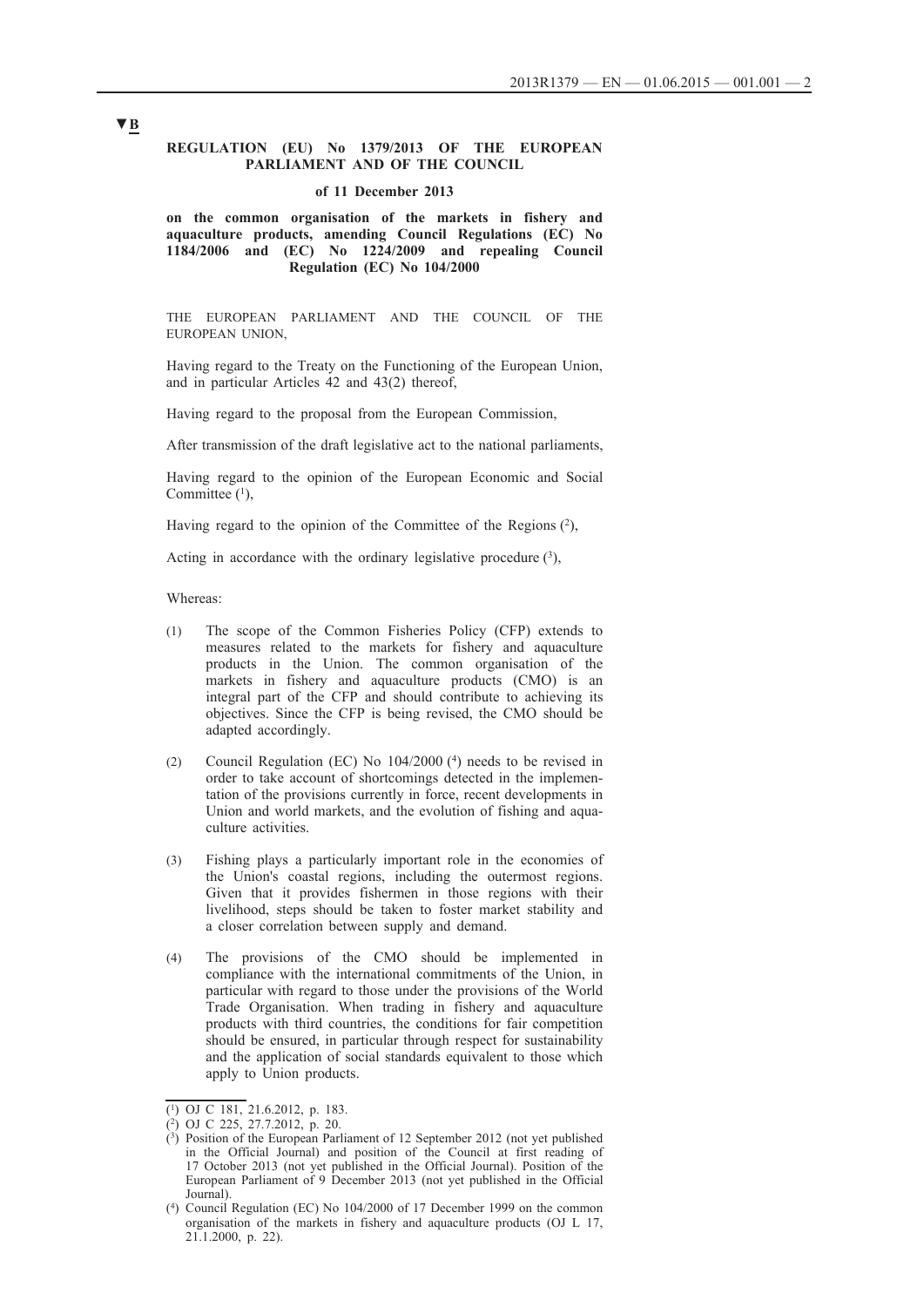- (5) It is important that the management of the CMO be guided by the principles of good governance of the CFP.
- (6) In order for the CMO to be a success, it is essential that consumers are informed, through marketing and educational campaigns, of the value of eating fish and the wide variety of species available, as well as of the importance of understanding the information contained on labels.
- (7) Fishery producer organisations and aquaculture producer organisations ('producer organisations') are the key to achieving the objectives of the CFP and of the CMO. It is therefore necessary to enhance their responsibilities and to provide the necessary financial support to allow them to play a more meaningful role in the day-to-day management of fisheries, whilst respecting the framework defined by objectives of the CFP. It is also necessary to ensure that their members carry out fishing and aquaculture activities in a sustainable manner, improve the placing on the market of products, collect information on aquaculture and improve their incomes. When achieving those objectives, producer organisations should take into account the different conditions of the fishery and aquaculture sectors that prevail in the Union, including in the outermost regions, and in particular the special characteristics of small-scale fisheries and extensive aquaculture. It should be possible for competent national authorities to take responsibility for the implementation of those objectives, working closely with producer organisations on management issues, including, where appropriate, the allocation of quotas and the management of fishing effort, depending on the needs of each particular fishery.
- (8) Measures should be taken to encourage the appropriate and representative participation of small-scale producers.
- (9) In order to strengthen the competitiveness and viability of producer organisations, appropriate criteria for their establishment should be clearly defined.
- (10) Inter-branch organisations consisting of different categories of operators in the fishery and aquaculture sector have the potential to help improve the coordination of marketing activities along the supply chain and to develop measures of interest for the whole sector.
- (11) It is appropriate to lay down common conditions for the recognition of producer organisations and inter-branch organisations by Member States, for the extension of the rules adopted by producer organisations and inter-branch organisations, and for the costs resulting from such extension to be shared. The extension of the rules should be subject to authorisation by the **Commission**
- (12) As fish stocks are shared resources, their sustainable and efficient exploitation can, in certain instances, be better achieved by organisations composed of members from different Member States and different regions. Therefore, it is also necessary to encourage the possibility of setting up producer organisations and associations of producer organisations at national or transnational level based, where appropriate, on biogeographical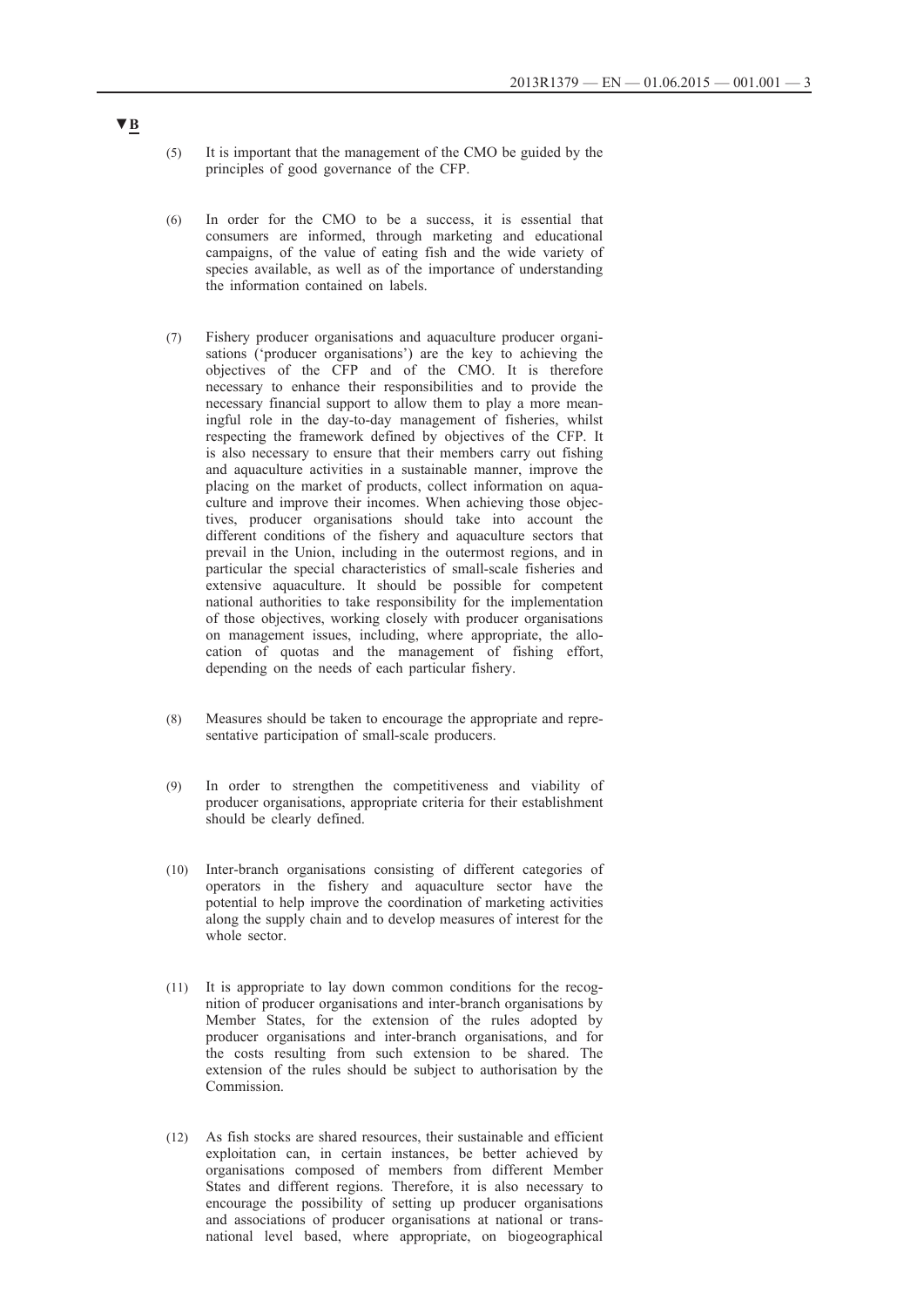regions. Such organisations should be partnerships that seek to lay down common and binding rules and to provide a levelplaying field for all stakeholders that are engaged in the fishery. In setting up such organisations, it is necessary to ensure that they remain subject to the competition rules provided for in this Regulation and that the need to maintain the link between individual coastal communities and the fisheries and waters that they have historically exploited is respected.

- (13) The Commission should encourage supportive measures to foster the participation of women in aquaculture producer organisations.
- (14) In order to be able to steer their members towards sustainable fishery and aquaculture activities, producer organisations should prepare and submit to the competent authorities of their Member States a production and marketing plan containing the measures necessary for them to fulfil their objectives.
- (15) In order to achieve the objectives of the CFP as regards discards, widespread use needs to be made of selective fishing gear that will prevent under-sized fish from being caught.
- (16) The unpredictability of fishing activities makes it appropriate to set up a mechanism for storing fishery products for human consumption with a view to fostering greater market stability and increasing the return on products, in particular by creating added value. That mechanism should contribute to the stabilisation and convergence of local markets in the Union with a view to achieving the objectives of the internal market.
- (17) In order to take account of the diversity of prices throughout the Union, each fishery producer organisation should be entitled to make a proposal for a price to trigger the storage mechanism. That trigger price should be set in such a way that fair competition between operators is maintained.
- (18) The establishment and application of common marketing standards should enable the market to be supplied with sustainable products and the full potential of the internal market in fishery and aquaculture products to be realised, and should facilitate marketing activities based on fair competition, thereby helping to improve the profitability of production. To that end, the existing marketing standards should continue to apply.
- (19) It is necessary to ensure that imported products entering the Union market comply with the same requirements and marketing standards that Union producers have to comply with.
- (20) In order to guarantee a high level of protection of human health, fishery and aquaculture products placed on the Union market, regardless of their origin, should comply with applicable rules on food safety and hygiene.
- (21) In order to enable consumers to make informed choices, it is necessary for them to be provided with clear and comprehensive information on, inter alia, the origin and the method of production of the products.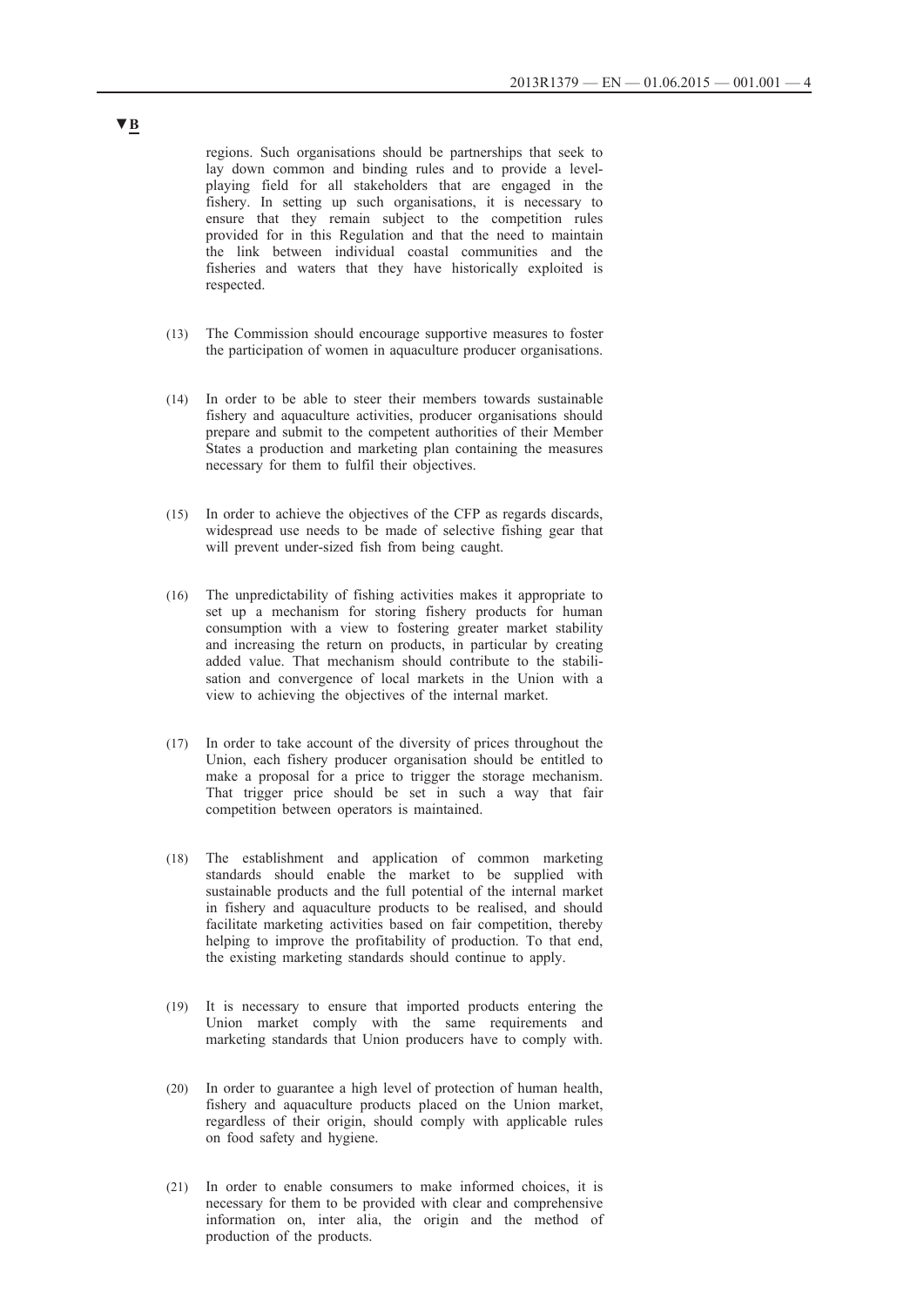- (22) The use of an eco-label for fishery and aquaculture products, whether or not they originate from inside or outside the Union, offers the possibility of providing clear information on the ecological sustainability of such products. It is therefore necessary for the Commission to examine the possibility of developing and establishing minimum criteria for the development of a Union-wide eco-label for fishery and aquaculture products.
- (23) For the purpose of consumer protection, competent national authorities responsible for monitoring and enforcing the fulfilment of the obligations laid down in this Regulation should make full use of available technology, including DNA-testing, in order to deter operators from falsely labelling catches.
- (24) The rules on competition relating to agreements, decisions and practices referred to in Article 101 of the Treaty on the Functioning of the European Union (TFEU) should apply to the production or marketing of fishery and aquaculture products, in so far as their application does not impede the functioning of the CMO or jeopardise the achievement of the objectives laid down in Article 39 TFEU.
- (25) It is appropriate to lay down competition rules applicable to the production and marketing of fishery and aquaculture products, taking into account the specific characteristics of the fishery and aquaculture sector, including fragmentation of the sector, the fact that fish are a shared resource and the large extent of imports, which should be subject to the same rules as Union fishery and aquaculture products. In the interests of simplification, the relevant provisions of Council Regulation (EC) No 1184/2006<sup>(1)</sup> should be incorporated into this Regulation. Regulation (EC) No 1184/2006 should, therefore, no longer be applicable to fishery and aquaculture products.
- (26) It is necessary to improve the gathering, processing and disseminating of economic information on the markets in fishery and aquaculture products in the Union.
- (27) In order to ensure uniform conditions for the implementation of the provisions of this Regulation in respect of: the time–limits, procedures and form of applications for the recognition of producer and inter-branch organisations and for the withdrawal of such recognition; the formats, time–limits and procedures of the Member States for communicating decisions to grant or withdraw recognition; the format and the procedure of the notification by the Member States of rules binding on all producers or operators; the format and structure of the production and marketing plans, as well as the procedure and the time–limits for submission and approval of them; the format of publication by the Member States of the trigger prices, implementing powers should be conferred on the Commission. Those powers should be exercised in accordance with Regulation (EU) No 182/2011 of the European Parliament and of the Council  $(2)$ .

<sup>(1)</sup> Council Regulation (EC) No 1184/2006 of 24 July 2006 applying certain rules of competition to the production of, and trade in, agricultural products (OJ L 214, 4.8.2006, p. 7).

<sup>(2)</sup> Regulation (EU) No 182/2011 of the European Parliament and of the Council of 16 February 2011 laying down the rules and general principles concerning mechanisms for control by Member States of the Commission's exercise of implementing powers (OJ L 55, 28.2.2011, p. 13).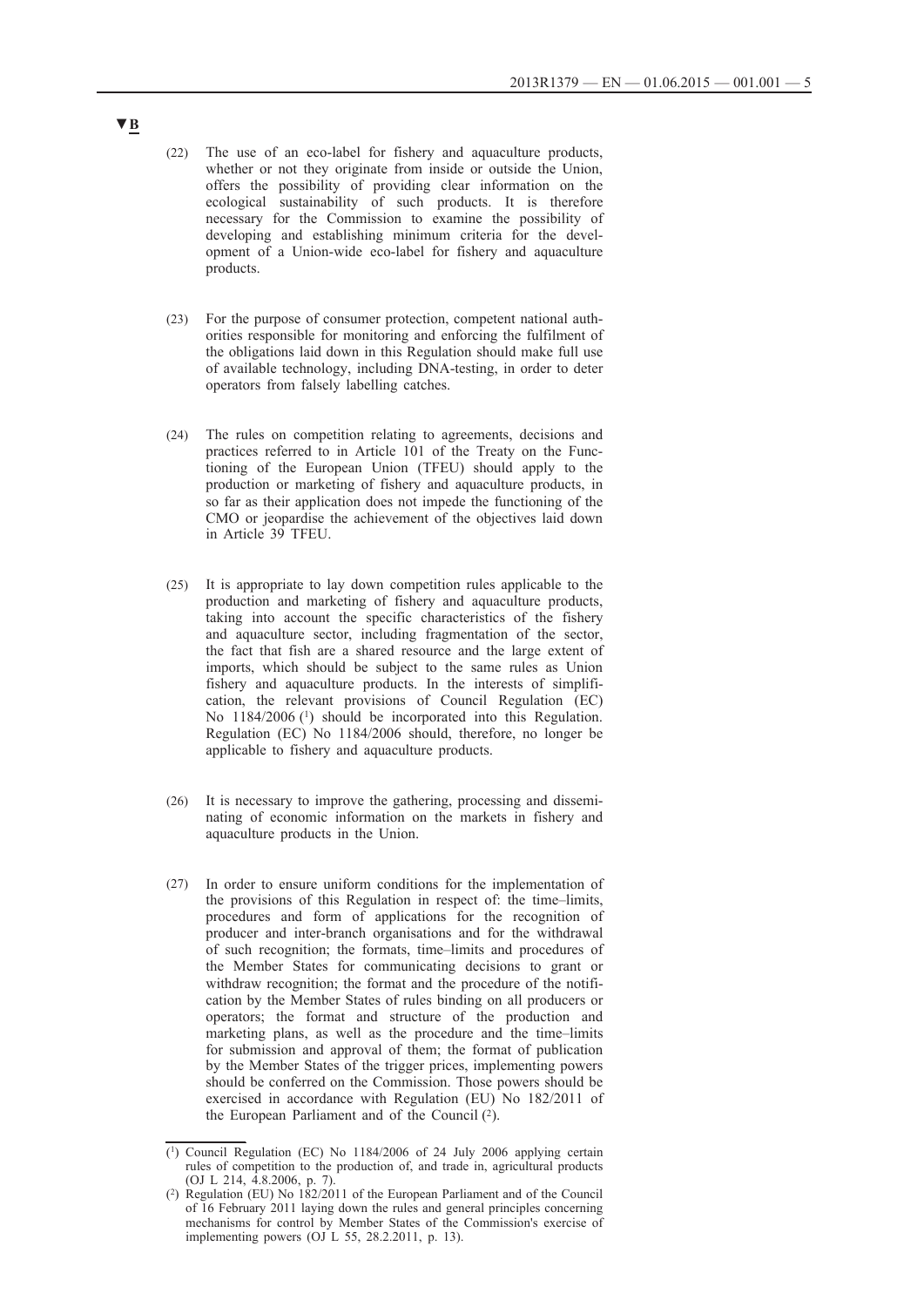- (28) Regulation (EC) No 104/2000 should be repealed. However, in order to ensure continuity in the provision of consumer information, Article 4 thereof should continue to apply until 12 December 2014.
- (29) Since the objective of this Regulation, namely the establishment of the common organisation of the markets in fishery and aquaculture products, cannot be sufficiently achieved by the Member States due to the common nature of the market in fishery and aquaculture products and can therefore, by reason of its scale and effects and the need for common action, be better achieved at Union level, the Union may adopt measures, in accordance with the principle of subsidiarity, as set out in Article 5 of the Treaty on European Union. In accordance with the principle of proportionality, as set out in that Article, this Regulation does not go beyond what is necessary in order to achieve this objective.
- (30) Regulations (EC) No 1184/2006 and (EC) No 1224/2009 should therefore be amended accordingly,

HAVE ADOPTED THIS REGULATION:

### CHAPTER I

#### **GENERAL PROVISIONS**

## *Article 1*

#### **Subject matter**

1. A common organisation of the markets in fishery and aquaculture products (CMO) is hereby established.

- 2. The CMO shall be comprised of the following elements:
- (a) professional organisations;
- (b) marketing standards;
- (c) consumer information;
- (d) competition rules;
- (e) market intelligence.

The CMO shall be supplemented, as regards external aspects, by Council Regulation (EU) No  $1220/2012$  (<sup>1</sup>) and by Regulation (EU) No 1026/2012 of the European Parliament and of the Council (2).

4. Implementation of the CMO shall be eligible to receive Union financial support in accordance with a future Union legal act establishing the conditions for the financial support for maritime and fisheries policy for the period 2014–2020.

<sup>(1)</sup> Council Regulation (EU) No 1220/2012 of 3 December 2012 on trade related measures to guarantee the supply of certain fishery products to Union processors from 2013 to 2015, amending Regulations (EC) No 104/2000 and (EU) No 1344/2011 (OJ L 349, 19.12.2012, p. 4).

<sup>(2)</sup> Regulation (EU) No 1026/2012 of the European Parliament and of the Council of 25 October 2012 on certain measures for the purpose of the conservation of fish stocks in relation to countries allowing non-sustainable fishing (OJ L 316, 14.11.2012, p. 34).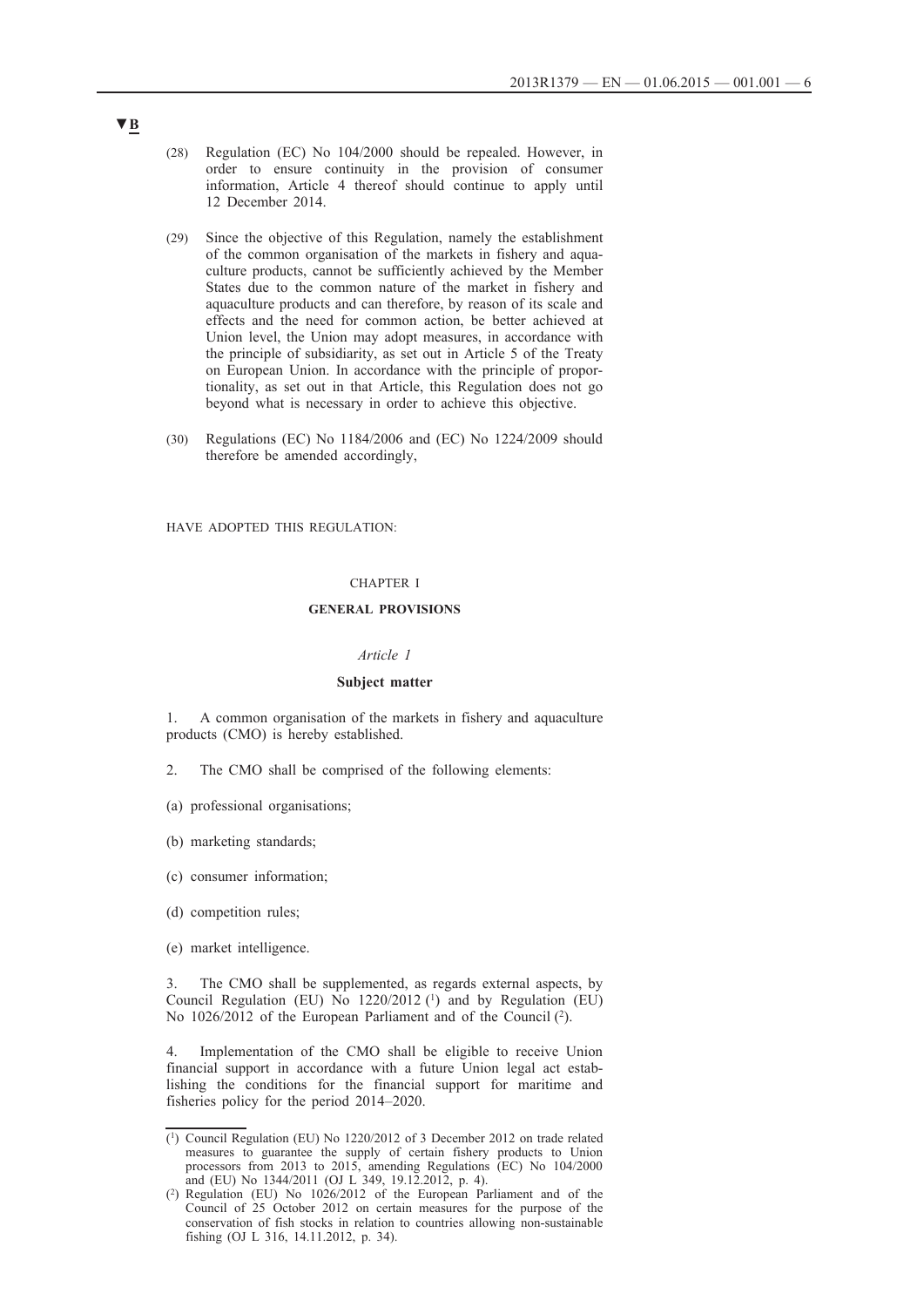## *Article 2*

# **Scope**

The CMO shall apply to the fishery and aquaculture products listed in Annex I to this Regulation, which are marketed in the Union.

#### *Article 3*

#### **Objectives**

The objectives of the CMO are those laid down in Article 35 of Regulation (EU) No 1380/2013 of the European Parliament and of the Council  $(1)$ .

#### *Article 4*

## **Principles**

The CMO shall be guided by the principles of good governance laid down in Article 3 of Regulation (EU) No 1380/2013.

#### *Article 5*

# **Definitions**

For the purposes of this Regulation, the definitions referred to in Article 4 of Regulation (EU) No 1380/2013, as well as those referred to in Article  $\overline{4}$  of Council Regulation (EC) No 1224/2009 (2), in Article 2 of Regulation (EU) No 1169/2011 of the European Parliament and of the Council  $(3)$ , in Articles 2 and 3 of Regulation (EC) No 178/2002 of the European Parliament and of the Council (4), and in Article 3 of Regulation (EC) No 1333/2008 of the European Parliament and of the Council  $(5)$ , shall apply. The following definitions shall also apply:

 $(1)$  Regulation (EU) No 1380/2013 of the European Parliament and of the Council of 11 december 2013 on the Common Fisheries Policy, amending Council Regulations (EC) No 1954/2003 and (EC) No 1224/2009 and repealing Council Regulations (EC) No 2371/2002 and (EC) No 639/2004 and Council Decision 2004/585/EC (See page 22 of this Official Journal).

<sup>(2)</sup> Council Regulation (EC) No 1224/2009 of 20 November 2009 establishing a Community control system for ensuring compliance with the rules of the common fisheries policy, amending Regulations (EC) No 847/96, (EC) No 2371/2002, (EC) No 811/2004, (EC) No 768/2005, (EC) No 2115/2005, (EC) No 2166/2005, (EC) No 388/2006, (EC) No 509/2007, (EC) No 676/2007, (EC) No 1098/2007, (EC) No 1300/2008, (EC) No 1342/2008 and repealing Regulations (EEC) No 2847/93, (EC) No 1627/94 and (EC) No 1966/2006 (OJ L 343, 22.12.2009, p. 1).

<sup>(3)</sup> Regulation (EU) No 1169/2011 of the European Parliament and of the Council of 25 October 2011 on the provision of food information to consumers, amending Regulations (EC) No 1924/2006 and (EC) No 1925/2006 of the European Parliament and of the Council, and repealing Commission Directive 87/250/EEC, Council Directive 90/496/EEC, Commission Directive 1999/10/EC, Directive 2000/13/EC of the European Parliament and of the Council, Commission Directives 2002/67/EC and 2008/5/EC and Commission Regulation (EC) No 608/2004 (OJ L 304, 22.11.2011, p. 18).

<sup>(4)</sup> Regulation (EC) No 178/2002 of the European Parliament and of the Council of 28 January 2002 laying down the general principles and requirements of food law, establishing the European Food Safety Authority and laying down procedures in matters of food safety (OJ L 31, 1.2.2002, p. 1).

<sup>(5)</sup> Regulation (EC) No 1333/2008 of the European Parliament and of the Council of 16 December 2008 on food additives (OJ L 354, 31.12.2008, p. 16).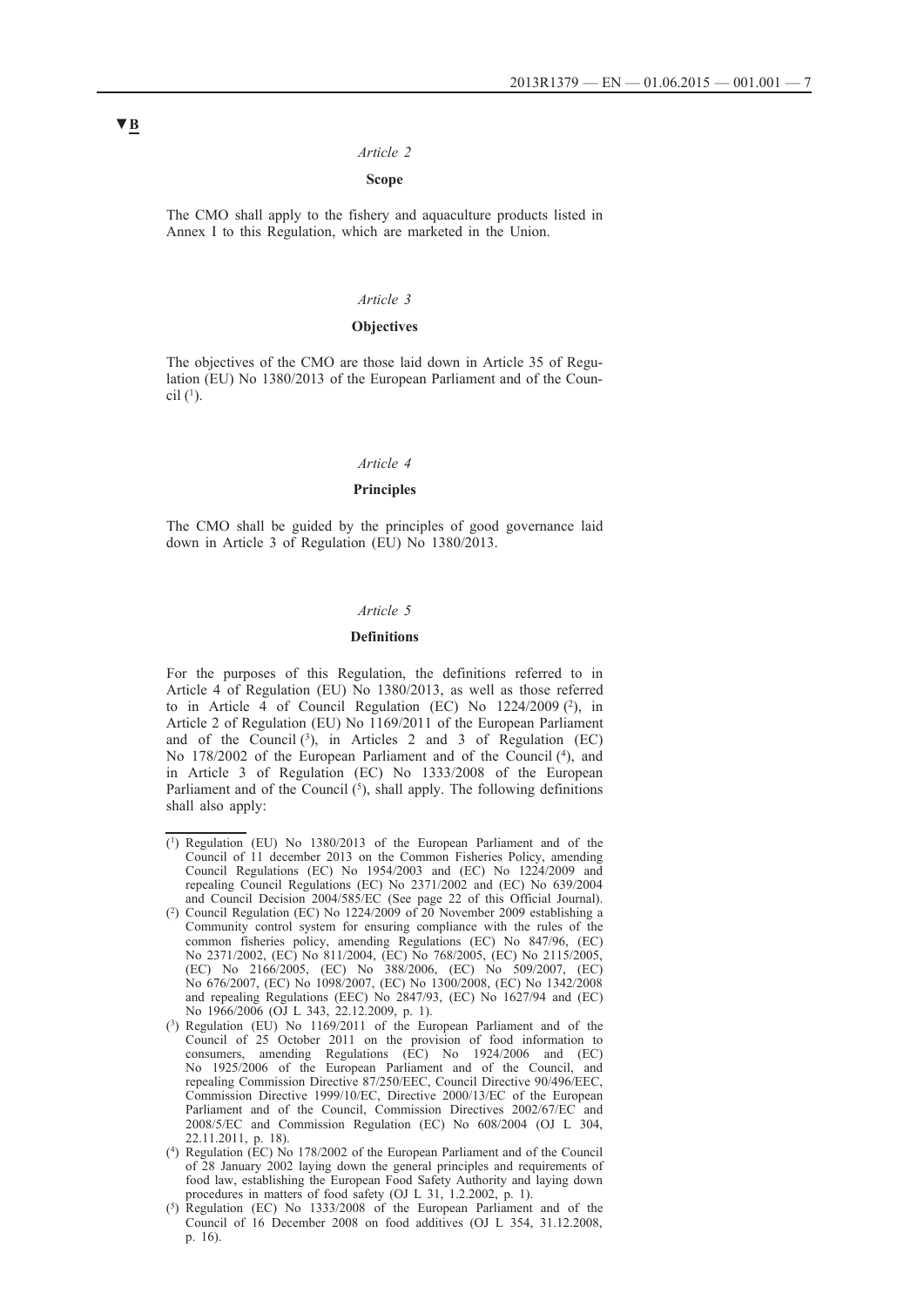- (a) 'fishery products' mean aquatic organisms resulting from any fishing activity or products derived therefrom, as listed in Annex I;
- (b) 'aquaculture products' mean aquatic organisms at any stage of their life cycle resulting from any aquaculture activity or products derived therefrom, as listed in Annex I;
- (c) 'producer' means any natural or legal person using means of production to obtain fishery or aquaculture products with a view to placing them on the market;
- (d) 'fishery and aquaculture sector' means the sector of the economy which comprises all activities of production, processing and marketing of fishery or aquaculture products;
- (e) 'making available on the market' means any supply of a fishery or aquaculture product for distribution, consumption or use on the Union market in the course of a commercial activity, whether in return for payment or free of charge;
- (f) 'placing on the market' means the first making available of a fishery or aquaculture product on the Union market;
- (g) 'retail' means the handling and/or processing of food and its storage at the point of sale or delivery to the final consumer, including distribution terminals, catering operations, factory canteens, institutional catering, restaurants and other similar food service operations, shops, supermarket distribution centres and wholesale outlets;
- (h) 'prepacked fishery and aquaculture products' mean fishery and aquaculture products which are 'prepacked food' as referred to in point (e) of Article 2(2) of Regulation (EC) No 1169/2011.

## CHAPTER II

#### **PROFESSIONAL ORGANISATIONS**

#### *SECTION I*

#### *Establishment, objectives and measures*

#### *Article 6*

#### **Establishment of fishery producer organisations and aquaculture producer organisations**

1. Fishery producer organisations and aquaculture producer organisations ('producer organisations') may be established on the initiative of producers of fishery or aquaculture products in one or more Member States and recognised in accordance with Section II.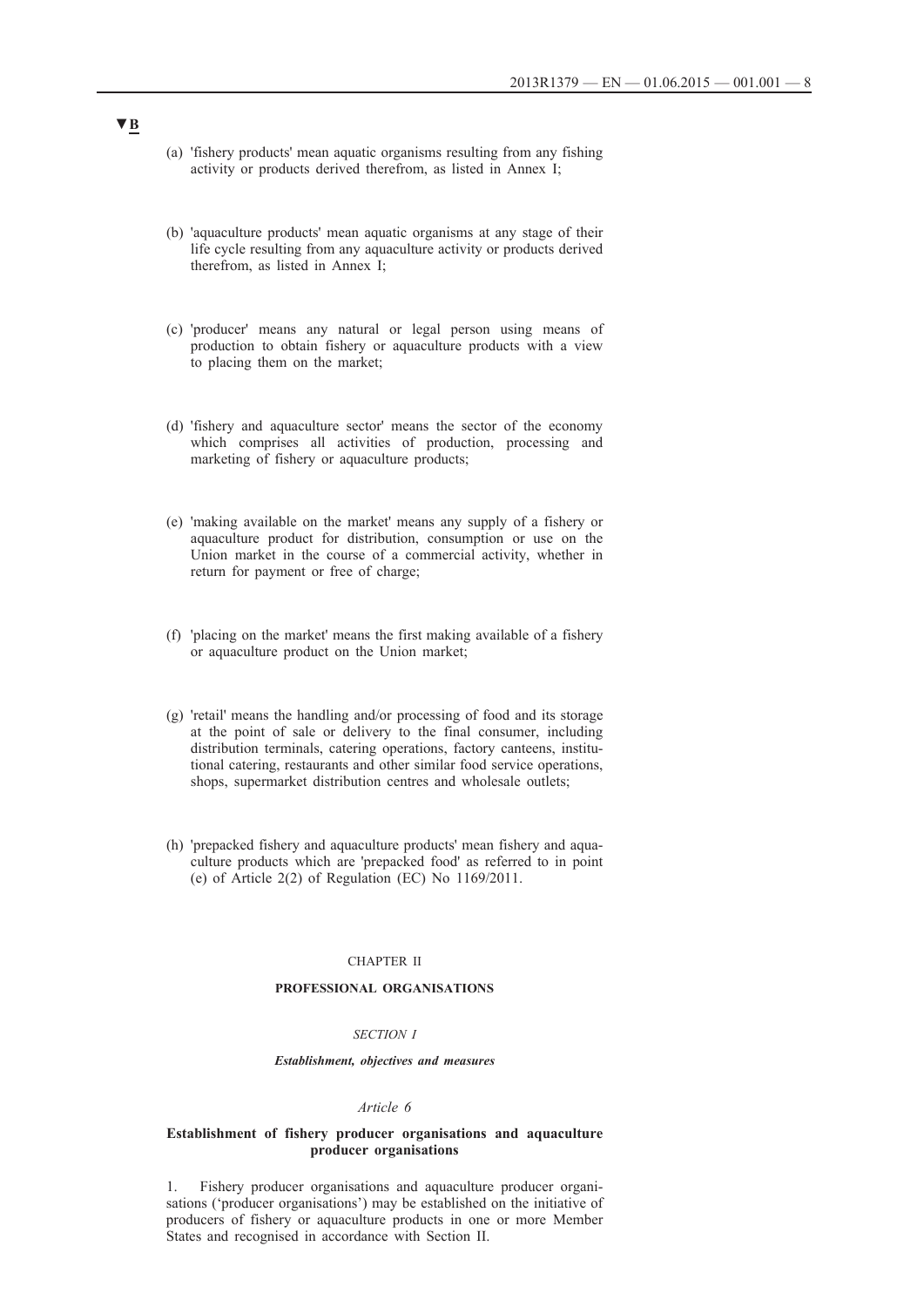2. Where relevant, the specific situation of small-scale producers shall be taken into account when establishing producer organisations.

3. A producer organisation that is representative of both fishery and aquaculture activities may be established as a joint fishery and aquaculture producer organisation.

## *Article 7*

### **Objectives of producer organisations**

1. Fishery producer organisations shall pursue the following objectives:

- (a) promoting the viable and sustainable fishing activities of their members in full compliance with the conservation policy, as laid down, in particular, in Regulation (EU) No 1380/2013 and in environmental law, while respecting social policy and, where the Member State concerned so provides, participating in the management of marine biological resources;
- (b) avoiding and reducing as far as possible unwanted catches of commercial stocks and, where necessary, making the best use of such catches, without creating a market for those that are below the minimum conservation reference size, in accordance with Article 15 of Regulation (EU) No 1380/2013;
- (c) contributing to the traceability of fishery products and access to clear and comprehensive information for consumers;
- (d) contributing to the elimination of illegal, unreported and unregulated fishing.

2. Aquaculture producer organisations shall pursue the following objectives:

- (a) promoting the sustainable aquaculture activities of their members through providing opportunities for their development in full compliance with, in particular, Regulation (EU) No 1380/2013 and with environmental law, while respecting social policy;
- (b) ascertaining that the activities of their members are consistent with the national strategic plans referred to in Article 34 of Regulation (EU) No 1380/2013;
- (c) endeavouring to ensure that aquaculture feed products of fishery origin come from fisheries that are sustainably managed.

Producer organisations shall, in addition to the objectives laid down in paragraphs 1 and 2, pursue two or more of the following objectives:

(a) improving the conditions for the placing on the market of their members' fishery and aquaculture products;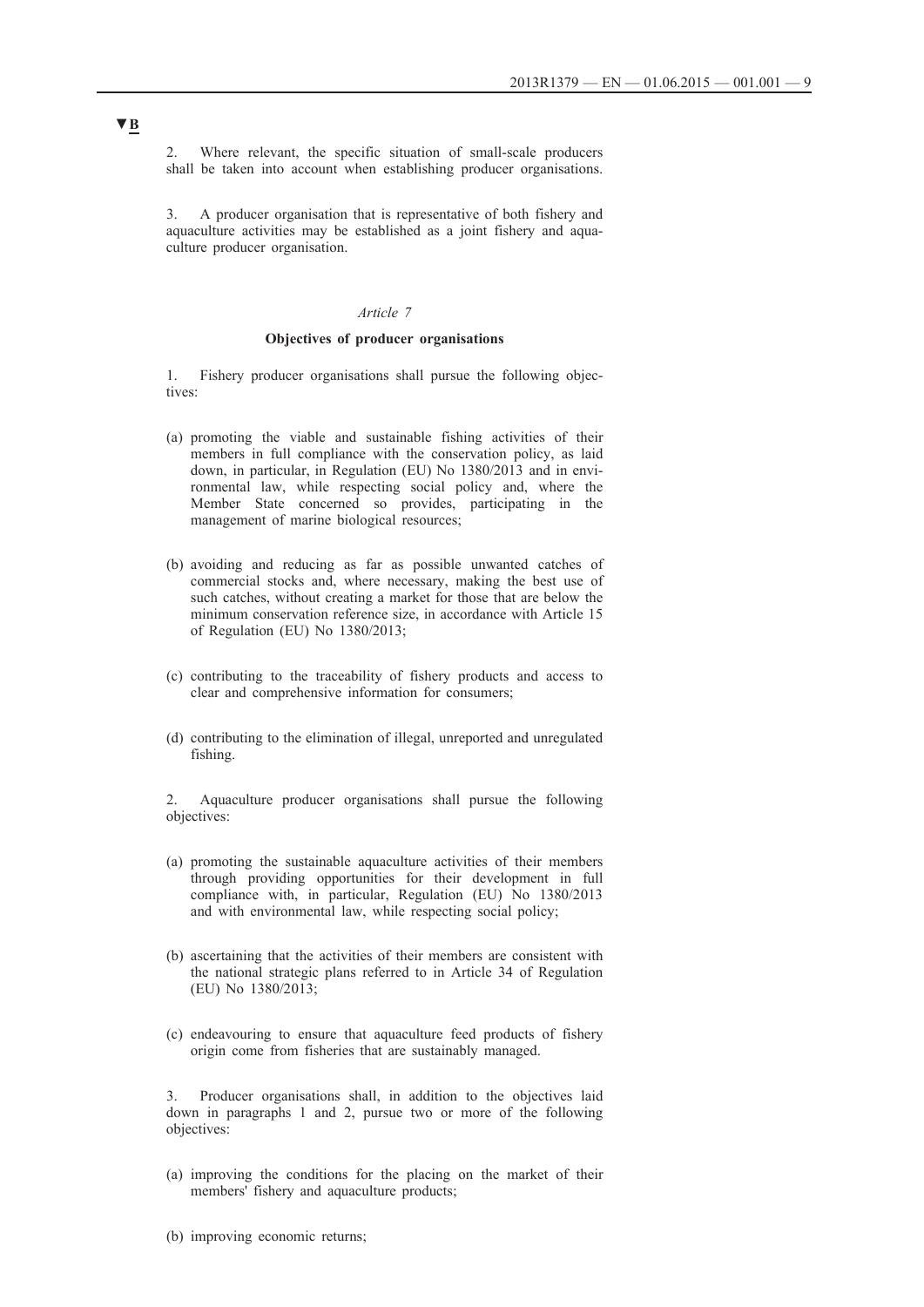- (c) stabilising the markets;
- (d) contributing to food supply and promoting high food quality and safety standards, whilst contributing to employment in coastal and rural areas;
- (e) reducing the environmental impact of fishing, including through measures to improve the selectivity of fishing gears.

4. Producer organisations may pursue other complementary objectives.

#### *Article 8*

## **Measures deployable by producer organisations**

In order to achieve the objectives set out in Article 7, producer organisations may, inter alia, make use of the following measures:

- (a) adjusting production to market requirements;
- (b) channelling the supply and marketing of their members' products;
- (c) promoting the Union fishery and aquaculture products of their members in a non-discriminatory manner by using, for example, certification, and in particular designations of origin, quality seals, geographical designations, traditional specialities guaranteed, and sustainability merits;
- (d) controlling and taking measures to ensure that their members' activities comply with the rules established by the producer organisation concerned;
- (e) promoting vocational training and cooperation programmes to encourage young people to enter the sector;
- (f) reducing the environmental impact of fishing, including through measures to improve the selectivity of fishing gears;
- (g) promoting the use of information and communication technology to improve marketing and prices;
- (h) facilitating consumer access to information on fishery and aquaculture products.

2. Fishery producer organisations may also make use of the following measures:

- (a) collectively planning and managing the fishing activities of their members, subject to the organisation, by Member States, of the management of marine biological resources, including developing and implementing measures to improve the selectivity of fishing activities and advising competent authorities;
- (b) avoiding and minimising unwanted catches through involvement in the development and application of technical measures, and making the best use of unwanted catches of commercial stocks without creating a market for those catches that are below the minimum conservation reference size, in accordance with Article 15(11) of Regulation (EU) No 1380/2013 and Article 34(2) of this Regulation, as appropriate;
- (c) managing temporary storage for fishery products in accordance with Articles 30 and 31 of this Regulation.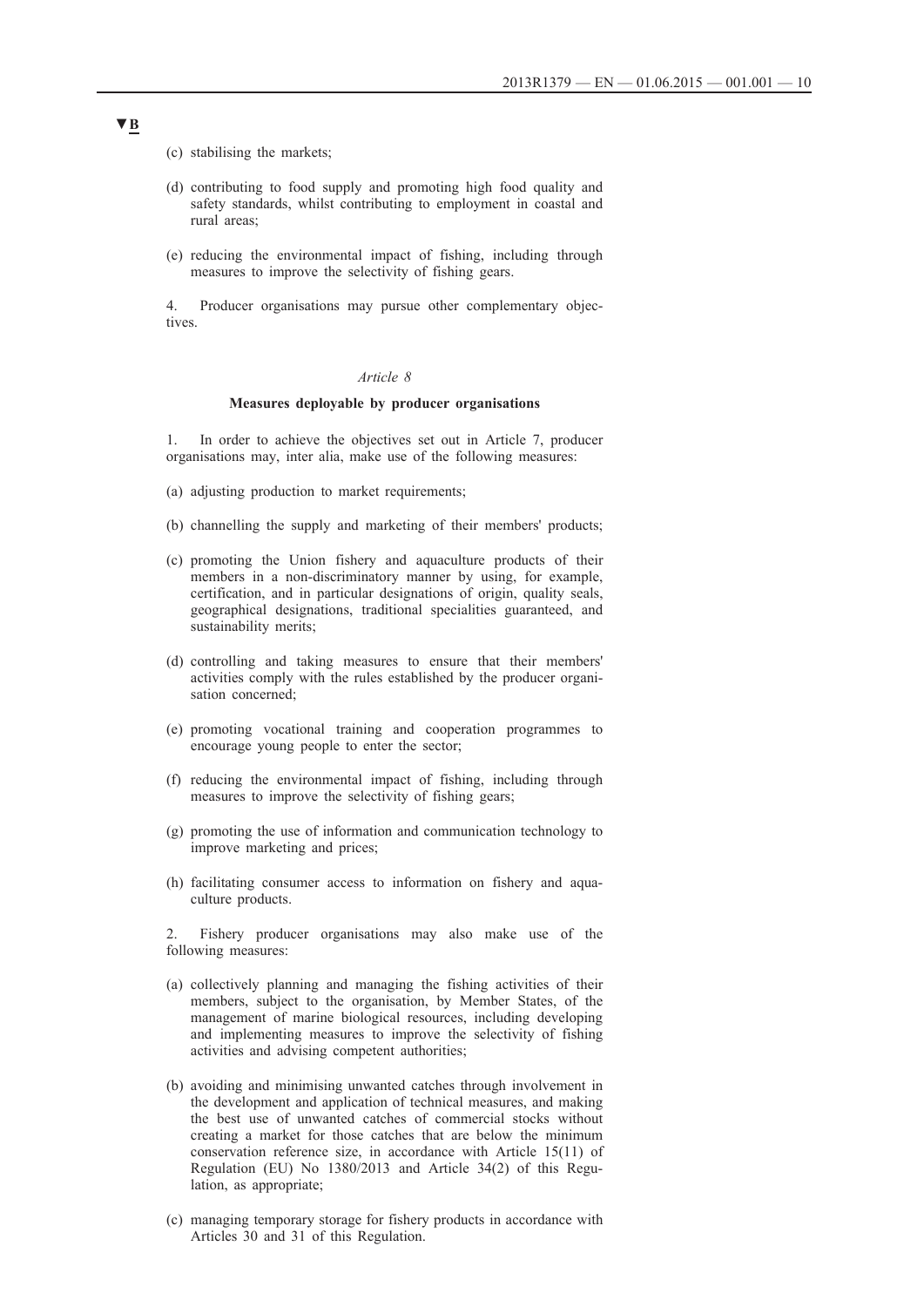3. Aquaculture producer organisations may also make use of the following measures:

- (a) promoting sustainable aquaculture activities, notably in terms of environmental protection, animal health and animal welfare;
- (b) collecting information on the marketed products, including economic information on first sales, and on production forecasts;
- (c) collecting environmental information;
- (d) planning the management of the aquaculture activities of their members;
- (e) supporting programmes for professionals to promote sustainable aquaculture products.

# *Article 9*

## **Establishment of associations of producer organisations**

1. An association of producer organisations may be established at the initiative of producer organisations recognised in one or more Member States.

2. The provisions of this Regulation applicable to producer organisations shall also apply to associations of producer organisations unless stated otherwise.

#### *Article 10*

## **Objectives of associations of producer organisations**

1. Associations of producer organisations shall pursue the following objectives:

- (a) performing in a more efficient and sustainable manner any of the objectives of the member producer organisations laid down in Article 7;
- (b) coordinating and developing activities of common interest for the member producer organisations.

2. Associations of producer organisations shall be eligible for financial support in accordance with a future Union legal act establishing the conditions for the financial support for maritime and fisheries policy for the period 2014–2020.

#### *Article 11*

# **Establishment of inter-branch organisations**

Inter-branch organisations may be established at the initiative of operators of fishery and aquaculture products in one or more Member States and recognised in accordance with Section II.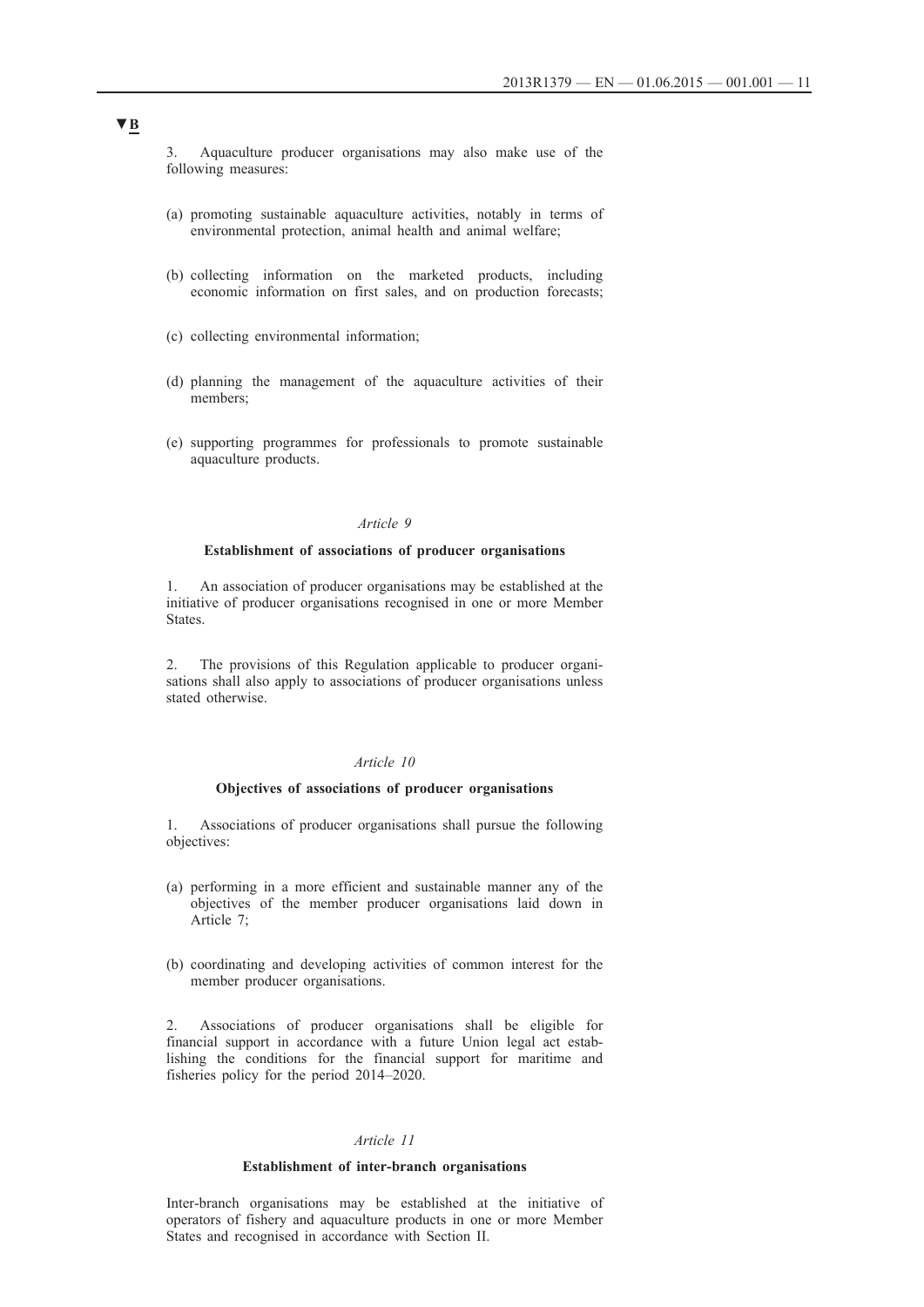# *Article 12*

## **Objectives of inter-branch organisations**

Inter-branch organisations shall improve the coordination of, and the conditions for, making fishery and aquaculture products available on the Union market.

#### *Article 13*

#### **Measures deployable by inter-branch organisations**

In order to achieve the objectives referred to in Article 12, inter-branch organisations may make use of the following measures:

- (a) drawing up standard contracts which are compatible with Union legislation;
- (b) promoting Union fishery and aquaculture products in a nondiscriminatory manner by using, for example, certification, and in particular designations of origin, quality seals, geographical designations, traditional specialities guaranteed, and sustainability merits;
- (c) laying down rules on the production and marketing of fishery and aquaculture products which are stricter than those laid down in Union or national legislation;
- (d) improving quality, knowledge of, and the transparency of, production and the market, as well as carrying out professional and vocational training activities, for example, on quality and traceability matters, on food safety and in order to encourage research initiatives;
- (e) performing research and market studies, and developing techniques to optimise the operation of the market, including through the use of information and communication technology, as well as collecting socio-economic data;
- (f) providing the information and carrying out the research needed to deliver sustainable supplies at the quantity, quality and price corresponding to market requirements and consumer expectations;
- (g) promoting, among consumers, species obtained from fish stocks that are in a sustainable state, that have appreciable nutritional value and that are not widely consumed;
- (h) controlling and taking measures for compliance of their members' activities with the rules established by the inter-branch organisation concerned.

## *SECTION II*

# *Recognition*

#### *Article 14*

#### **Recognition of producer organisations**

1. Member States may recognise as producer organisations all groups set up on the initiative of fishery or aquaculture producers which apply for such recognition, provided that they: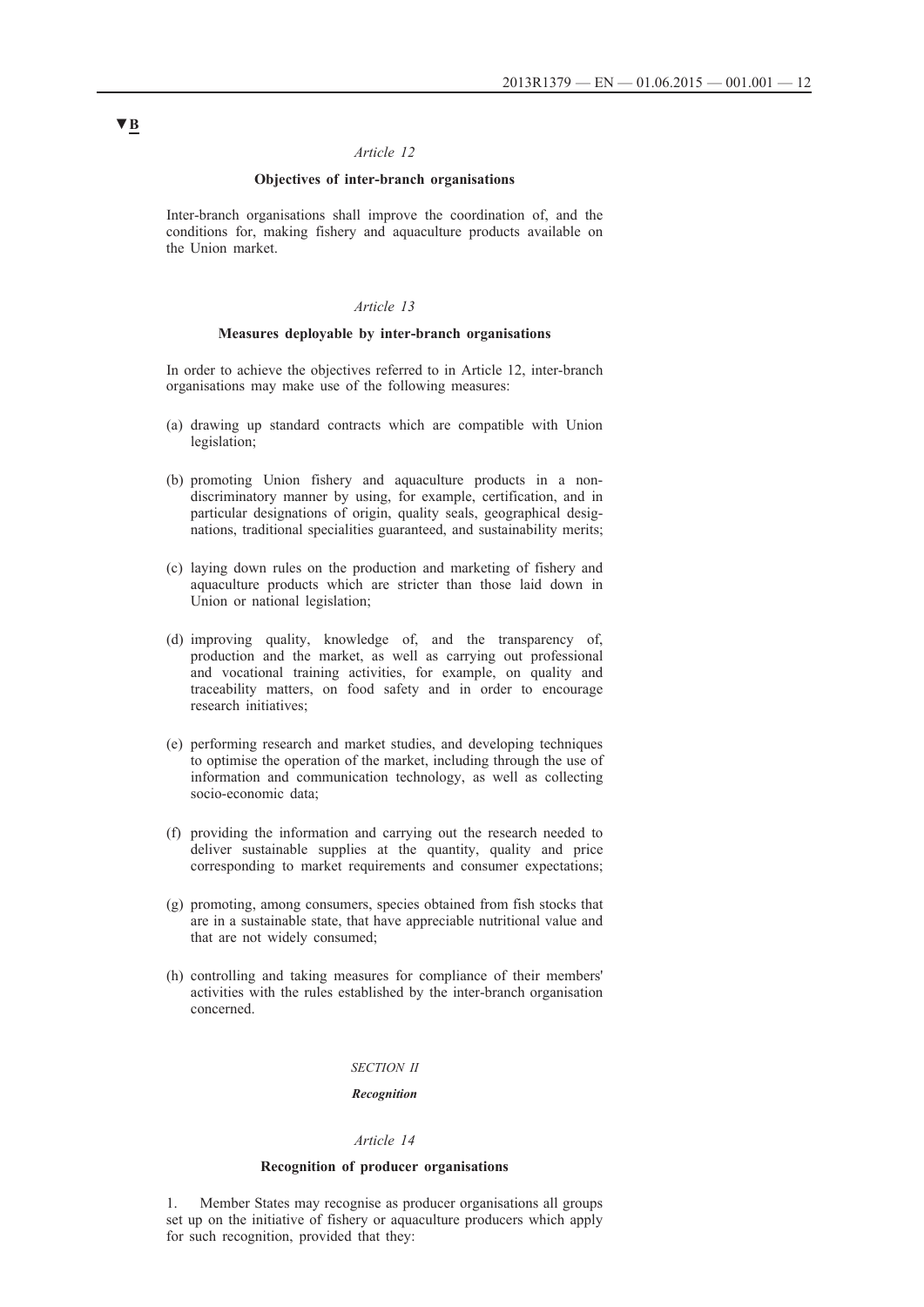- (a) comply with the principles set out in Article 17 and with the rules adopted for their application;
- (b) are sufficiently economically active in the territory of the Member State concerned or a part thereof, in particular as regards the number of members or the volume of marketable production;
- (c) have legal personality under the national law of the Member State concerned, are established there and have their official headquarters in its territory;
- (d) are capable of pursuing the objectives laid down in Article 7;
- (e) comply with the competition rules referred to in Chapter V;
- (f) do not abuse a dominant position on a given market; and
- (g) provide relevant details of their membership, governance and sources of funding.

2. Producer organisations recognised before 29 December 2013 shall be considered to be producer organisations for the purposes of this Regulation, and to be bound by its provisions.

## *Article 15*

#### **Financial support to producer organisations or associations of producer organisations**

Marketing measures for fishery and aquaculture products which aim to create or restructure producer organisations or associations of producer organisations may be financially supported in accordance with a future Union legal act establishing the conditions for the financial support for maritime and fisheries policy for the period 2014–2020.

# *Article 16*

#### **Recognition of inter-branch organisations**

1. Member States may recognise as inter-branch organisations the groups of operators established on their territory which apply for such recognition, provided that they:

- (a) comply with the principles set out in Article 17 and with the rules adopted for their application;
- (b) represent a significant share of production activity and of either processing or marketing activities or of both, concerning fishery and aquaculture products or products processed from fishery and aquaculture products;
- (c) are not themselves engaged in the production, processing or marketing of fishery and aquaculture products or products processed from fishery and aquaculture products;
- (d) have legal personality under the national law of a Member State, are established there and have their official headquarters in its territory;
- (e) are capable of pursuing the objectives laid down in Article 12;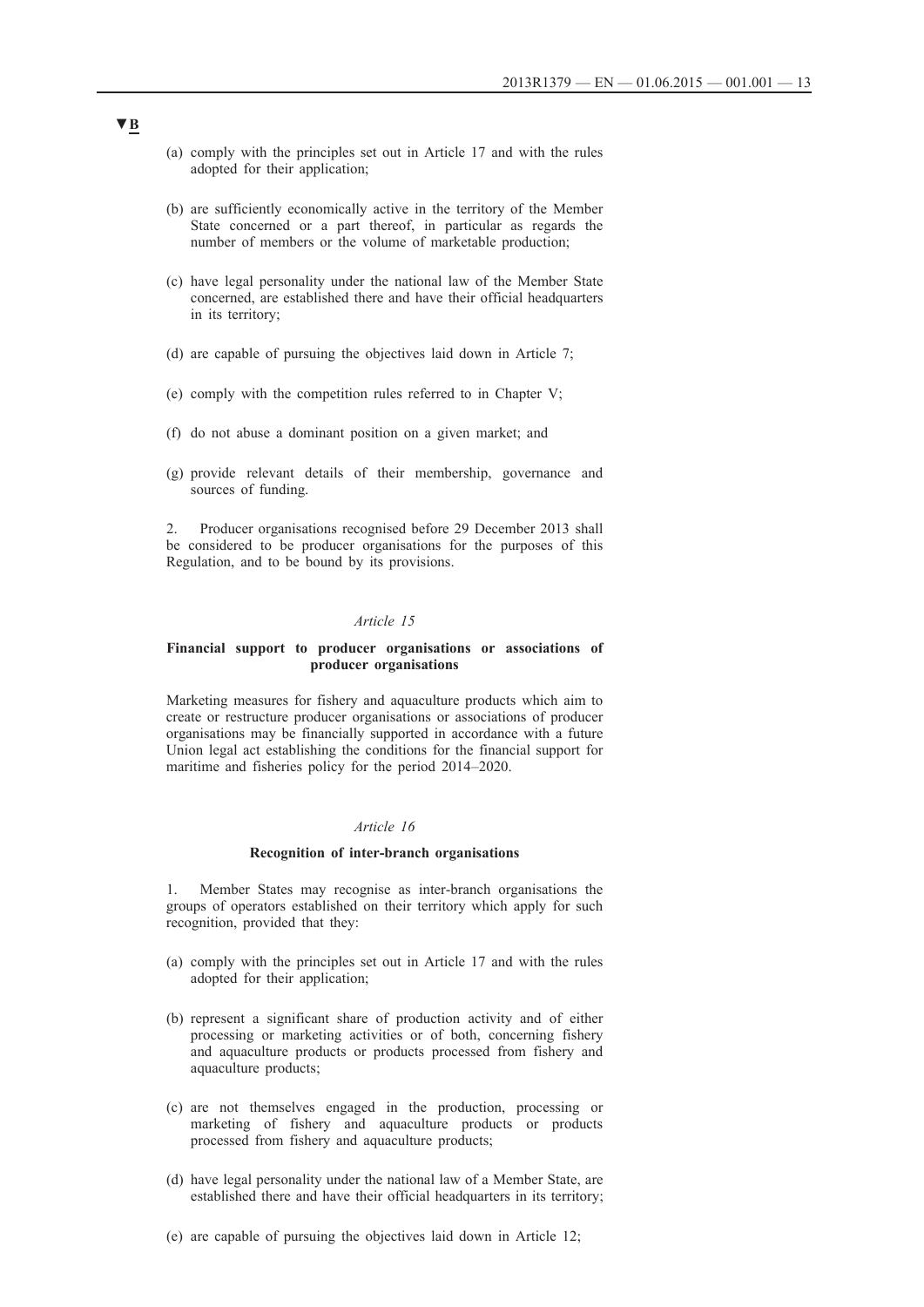(f) take into account the interest of consumers;

(g) do not hinder the sound operation of the CMO; and

(h) comply with the competition rules referred to in Chapter V.

2. Organisations established before 29 December 2013 may be recognised as inter-branch organisations for the purposes of this Regulation provided that the Member State concerned is satisfied that they comply with the provisions of this Regulation regarding inter-branch organisations.

3. Inter-branch organisations recognised before 29 décembre 2013 shall be considered to be inter-branch organisations for the purposes of this Regulation and to be bound by its provisions.

#### *Article 17*

## **Internal functioning of producer organisations and inter-branch organisations**

The internal functioning of producer organisations and inter-branch organisations referred to in Articles 14 and 16 shall be based on the following principles:

- (a) compliance by its members with the rules adopted by the organisation in terms of fisheries exploitation, production and marketing;
- (b) non-discrimination among members, particularly on grounds of nationality or place of establishment;
- (c) the levying of a financial contribution from its members in order to finance the organisation;
- (d) a democratic functioning that enables the members to scrutinise their organisation and its decisions;
- (e) the imposition of effective, dissuasive and proportionate penalties for infringement of obligations laid down in the internal rules of the organisation concerned, particularly in the case of –non payment of financial contributions;
- (f) the definition of rules on the admission of new members and the withdrawal of membership;
- (g) the definition of the accounting and budgetary rules necessary for the management of the organisation.

#### *Article 18*

#### **Checks and withdrawal of recognition by Member States**

1. Member States shall carry out checks at regular intervals to verify that producer organisations and inter-branch organisations comply with the conditions for recognition laid down in Articles 14 and 16 respectively. A finding of non-compliance may result in the withdrawal of recognition.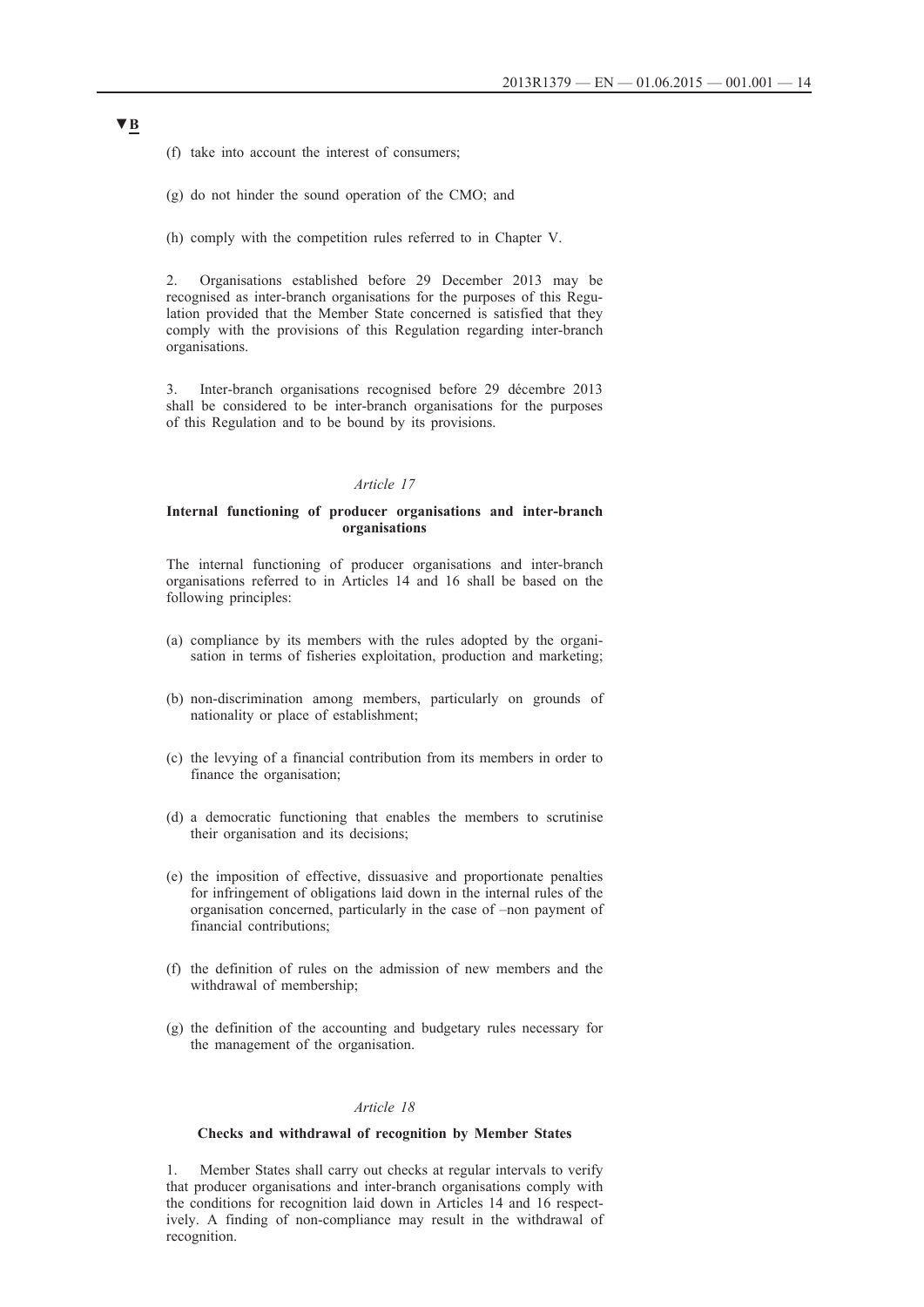2. The Member State hosting the official headquarters of a producer organisation or an inter-branch organisation which has members from different Member States, or of an association of producer organisations recognised in different Member States, shall set up the administrative cooperation needed to carry out checks on the activities of the organisation or the association concerned in collaboration with the other Member States concerned.

# *Article 19*

## **Allocation of fishing opportunities**

When performing its tasks, a producer organisation whose members are nationals of different Member States or an association of producer organisations recognised in different Member States shall comply with the provisions governing the allocation of fishing opportunities among Member States in accordance with Article 16 of Regulation (EU) No 1380/2013.

# *Article 20*

#### **Checks by the Commission**

In order to ensure that the conditions for recognition of producer organisations or inter-branch organisations laid down in Articles 14 and 16 respectively are complied with, the Commission may carry out checks and shall, where appropriate, request that Member States withdraw the recognition of producer organisations or inter-branch organisations.

2. Member States shall communicate to the Commission by electronic means any decision to grant or withdraw the recognition. The Commission shall make all such information publically available.

## *Article 21*

#### **Implementing acts**

1. The Commission shall adopt implementing acts concerning:

- (a) the time-limits and procedures and the form of applications for the recognition of producer organisations and inter-branch organisations pursuant to Articles 14 and 16 respectively, or for the withdrawal of such recognition pursuant to Article 18;
- (b) the format, time-limits and procedures to be applied by Member States for the communication to the Commission of any decision to grant or withdraw the recognition pursuant to Article 20(2).

The implementing acts adopted under point (a) shall, where appropriate, be adapted to the special characteristics of small–scale fisheries and aquaculture.

2. The implementing acts referred to in paragraph 1 shall be adopted in accordance with the examination procedure referred to in Article 43(2).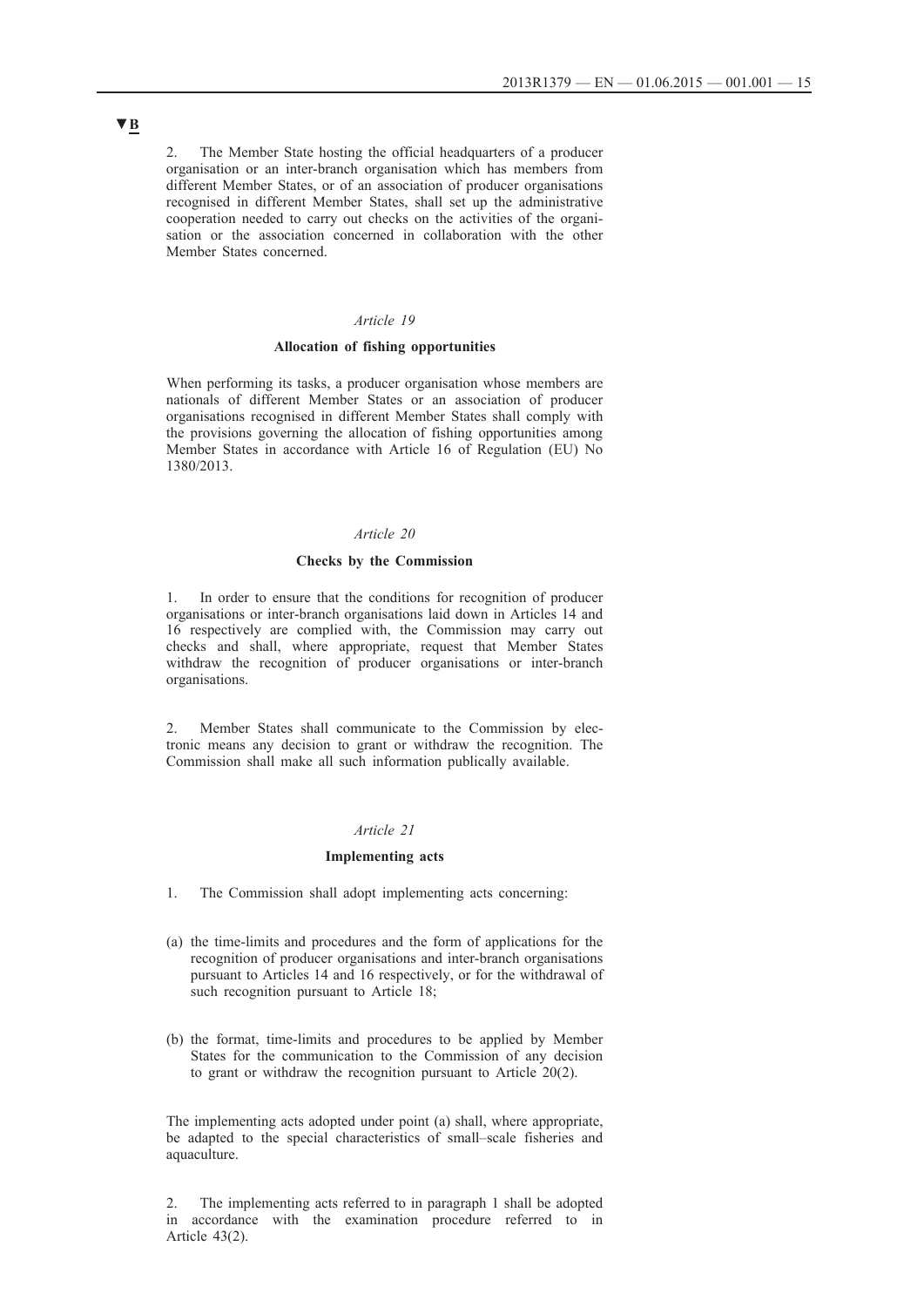#### *SECTION III*

## *Extension of rules*

#### *Article 22*

#### **Extension of rules of producer organisations**

1. A Member State may make the rules agreed within a producer organisation binding on producers who are not members of the organisation and who market any of the products within the area in which the producer organisation is representative, provided that:

- (a) the producer organisation has been established for a period of at least one year and is considered to be representative of production and marketing, including, where relevant, the small–scale and artisanal sector, in one Member State and makes an application to the competent national authorities;
- (b) the rules to be extended concern any of the measures for producer organisations laid down in points (a), (b) and (c) of Article 8(1), points (a) and (b) of Article 8(2) and points (a) to (e) of Article 8(3);
- (c) the competition rules referred to in Chapter V are complied with.

2. For the purposes of point (a) of paragraph 1, a fishery producer organisation is considered to be representative where it accounts for at least 55 % of the quantities marketed of the relevant product during the previous year in the area in which it is proposed to extend the rules.

3. For the purposes of point (a) of paragraph 1, an aquaculture producer organisation is considered to be representative where it accounts for at least 40 % of the quantities marketed of the relevant product during the previous year in the area in which it is proposed to extend the rules.

4. The rules to be extended to non-members shall apply for a period of between 60 days and 12 months.

#### *Article 23*

#### **Extension of the rules of inter-branch organisations**

1. A Member State may make some of the agreements, decisions or concerted practices agreed on within an inter-branch organisation binding in the specific area or areas on other operators who do not belong to that organisation, provided that:

(a) the inter-branch organisation covers at least 65 % of each of at least two of the following activities: production, processing or marketing of the relevant product during the previous year in the area or areas concerned of a Member State, and makes an application to the competent national authorities; and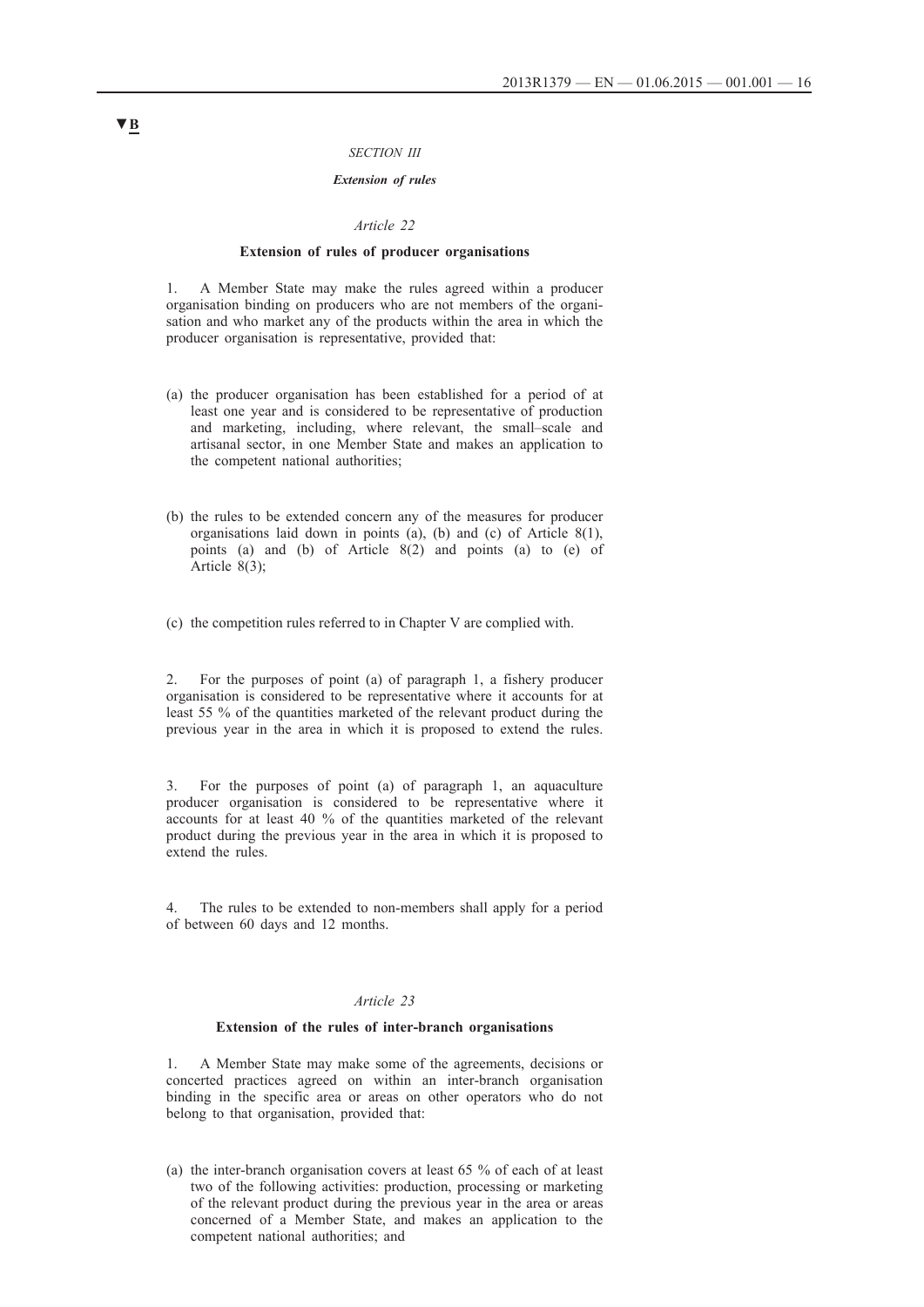(b) the rules to be extended to other operators concern any of the measures for inter-branch organisations laid down in points (a) to (g) of Article 13 and do not cause any damage to other operators in the Member State concerned or the Union.

2. The extension of rules may be made binding for no more than three years, without prejudice to Article 25(4).

#### *Article 24*

# **Liability**

When rules are extended to non-members in accordance with Articles 22 and 23, the Member State concerned may decide that non-members are liable to the producer organisation or the inter-branch organisation for the equivalent of all or part of the costs paid by members as a result of the application of the rules that have been extended to non-members.

#### *Article 25*

# **Authorisation by the Commission**

Member States shall notify the Commission of the rules which they intend to make binding on all producers or operators in the specific area or areas pursuant to Articles 22 and 23.

The Commission shall adopt a decision authorising the extension of the rules referred to in paragraph 1, provided that:

- (a) the provisions of Articles 22 and 23 are complied with;
- (b) the competition rules referred to in Chapter V are complied with;
- (c) the extension does not jeopardise free trade; and
- (d) the achievement of the objectives of Article 39 TFEU is not endangered.

3. Within one month of receipt of the notification, the Commission shall take a decision authorising or refusing to authorise the extension of rules and shall inform the Member States thereof. Where the Commission has not taken a decision within one month of receipt of the notification, the extension of rules shall be deemed to have been authorised by the Commission.

4. An authorised extension of rules may continue to apply after the expiry of the initial period of time, including by tacit agreement, without an explicit renewal of the authorisation, provided that the Member State concerned has notified the Commission, at least one month before the expiry of such initial period, of the additional period of application and the Commission has either authorised such further application, or not objected to it within one month of receipt of such notification.

#### *Article 26*

#### **Withdrawal of authorisation**

The Commission may carry out checks and may withdraw the authorisation of extension of rules where it establishes that any of the requirements for the authorisation is not met. The Commission shall inform the Member States of such withdrawal.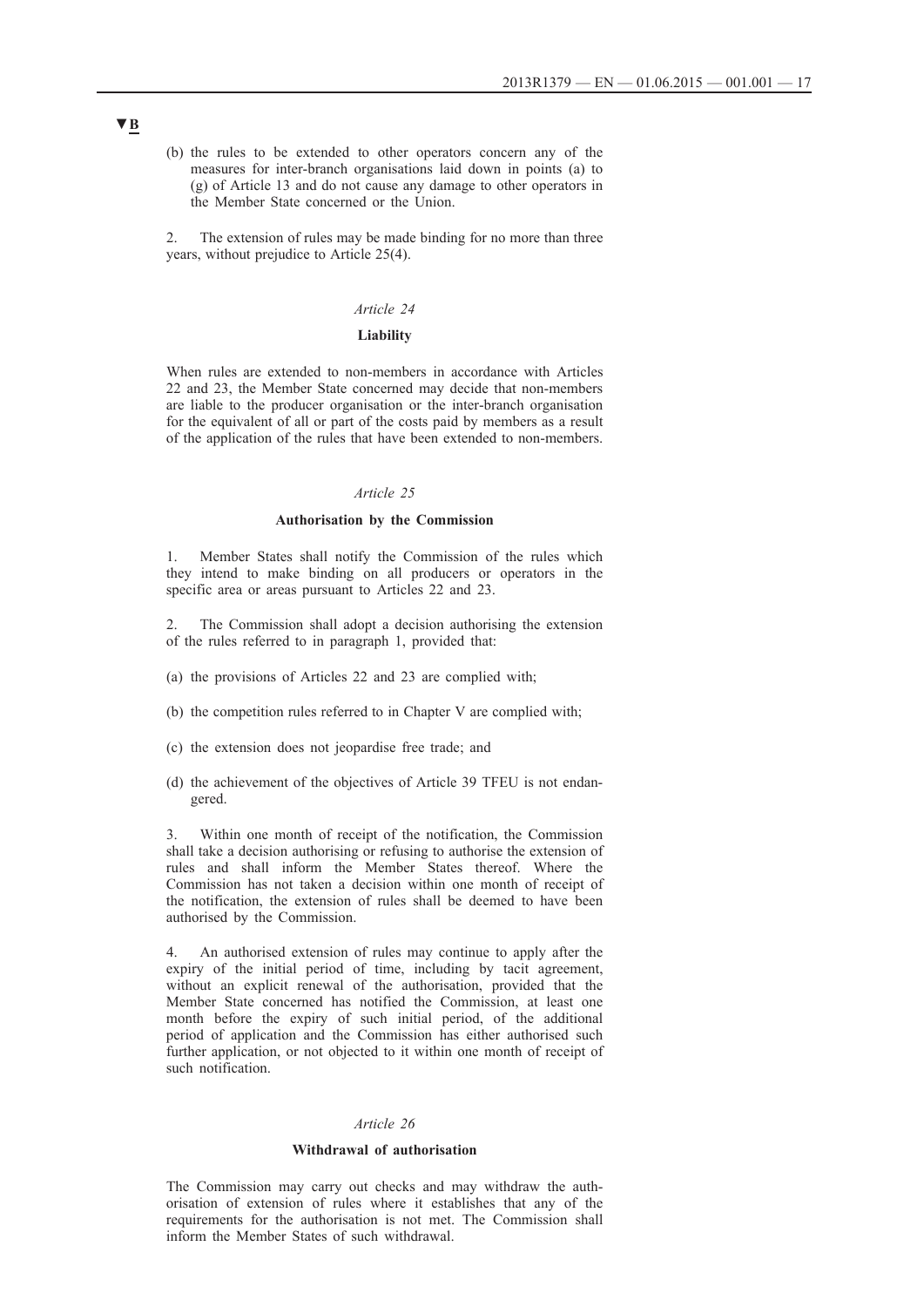## *Article 27*

## **Implementing acts**

The Commission shall adopt implementing acts concerning the format and procedure of the notification provided for in Article 25(1). Those implementing acts shall be adopted in accordance with the examination procedure referred to in Article 43(2).

#### *SECTION IV*

#### *Production and marketing planning*

## *Article 28*

## **Production and marketing plan**

1. Each producer organisation shall submit a production and marketing plan for, at least, its main marketed species to its competent national authorities for approval. Such production and marketing plans shall have the aim of achieving the objectives laid down in Articles 3 and 7.

- 2. The production and marketing plan shall comprise:
- (a) a production programme for caught or farmed species;
- (b) a marketing strategy to match the quantity, quality and presentation of supply to market requirements;
- (c) measures to be taken by the producer organisation in order to contribute to the objectives laid down in Article 7;
- (d) special anticipatory measures to adjust the supply of species which habitually present marketing difficulties during the year;
- (e) penalties applicable to members who infringe decisions adopted to implement the plan concerned.

3. The competent national authorities shall approve the production and marketing plan. Once the plan is approved, the producer organisation shall immediately implement it.

4. Producer organisations may revise the production and marketing plan and shall, in such case, submit it for approval to the competent national authorities.

5. The producer organisation shall prepare an annual report of its activities under the production and marketing plan and shall submit it to its competent national authorities for approval.

6. Producer organisations may receive financial support for the preparation and implementation of production and marketing plans in accordance with a future Union legal act establishing the conditions for the financial support for maritime and fisheries policy for the period 2014–2020.

7. Member States shall carry out checks to ensure that each producer organisation fulfils the obligations provided for in this Article. A finding of non-compliance may result in the withdrawal of recognition.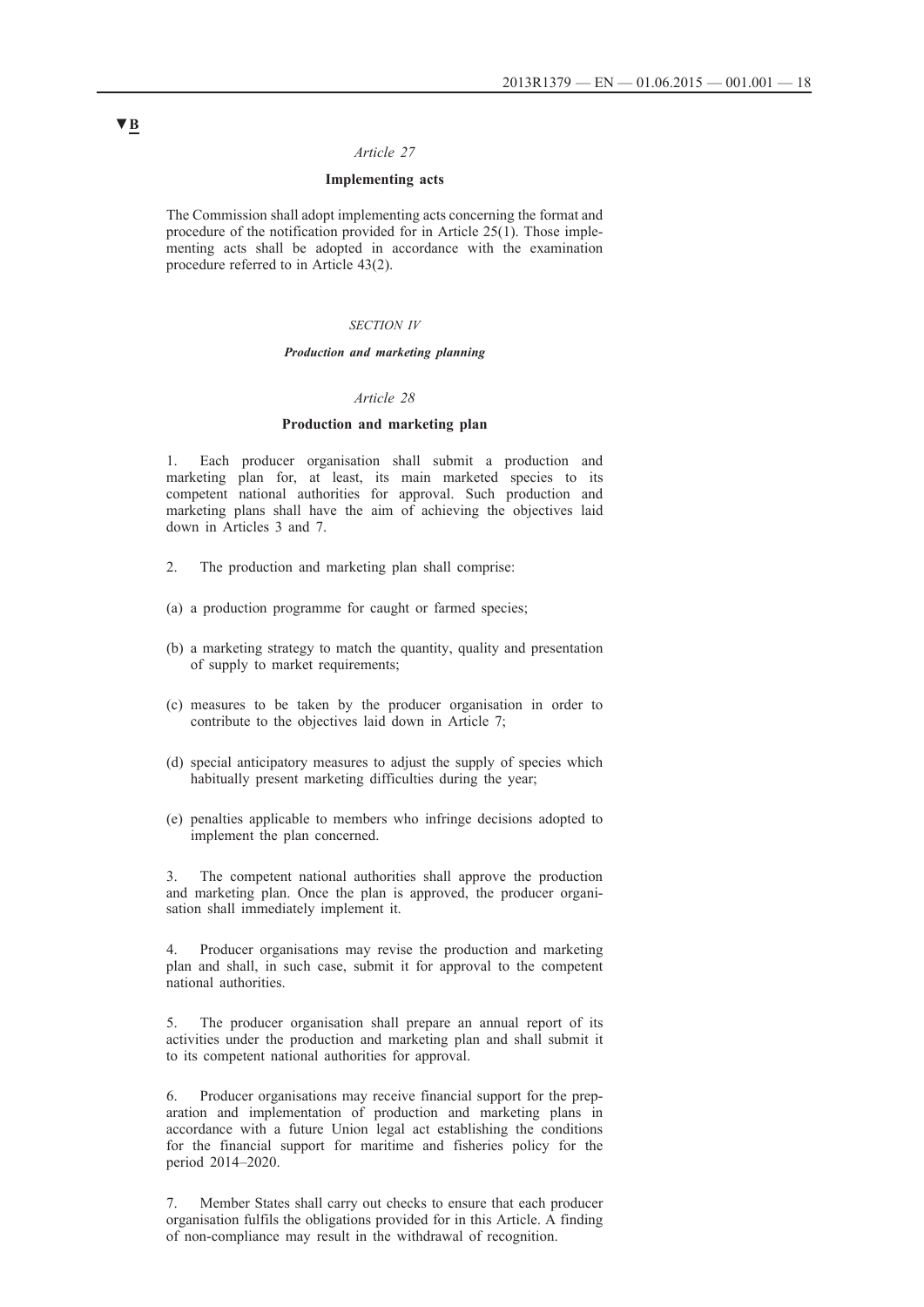8. In line with the objective set out in point (b) of Article 7(1), producer organisations shall ensure, in the production and marketing plans which they submit pursuant to paragraph 1 of this Article, that the landing of marine organisms below the minimum conservation reference size does not lead to the development of activities aimed specifically at the catching of those marine organisms.

When carrying out the checks required by paragraph 7 of this Article, Member States shall ensure that producer organisations fulfil the obligation set out in the first subparagraph of this paragraph.

# **▼B**

#### *Article 29*

## **Implementing acts**

- 1. The Commission shall adopt implementing acts concerning:
- (a) the format and structure of the production and marketing plan referred to in Article 28;
- (b) the procedure and time-limits for the submission by producer organisations and the approval by Member States of the production and marketing plans referred to in Article 28.

2. The implementing acts referred to in paragraph 1 shall be adopted in accordance with the examination procedure referred to in Article 43(2).

#### *SECTION V*

#### *Stabilisation of the markets*

#### *Article 30*

#### **Storage mechanism**

Fishery producer organisations may receive financial support for storage of fishery products listed in Annex II, provided that:

- (a) the conditions for storage aid, laid down in a future Union legal act establishing the conditions for the financial support for maritime and fisheries policy for the period 2014-2020, are complied with;
- (b) the products have been placed on the market by fishery producer organisations and no buyer for them has been found at the trigger price referred to in Article 31;
- (c) the products meet the common marketing standards established in accordance with Article 33 and are of adequate quality for human consumption;
- (d) the products are stabilised or processed and stored in tanks or cages, by way of freezing, either on board vessels or in land facilities, salting, drying, marinating or, where relevant, boiling and pasteurisation, whether or not filleted, cut-up or, where appropriate, headed;
- (e) the products are reintroduced from storage into the market for human consumption at a later stage;
- (f) the products remain in storage for at least five days.

# **▼M2**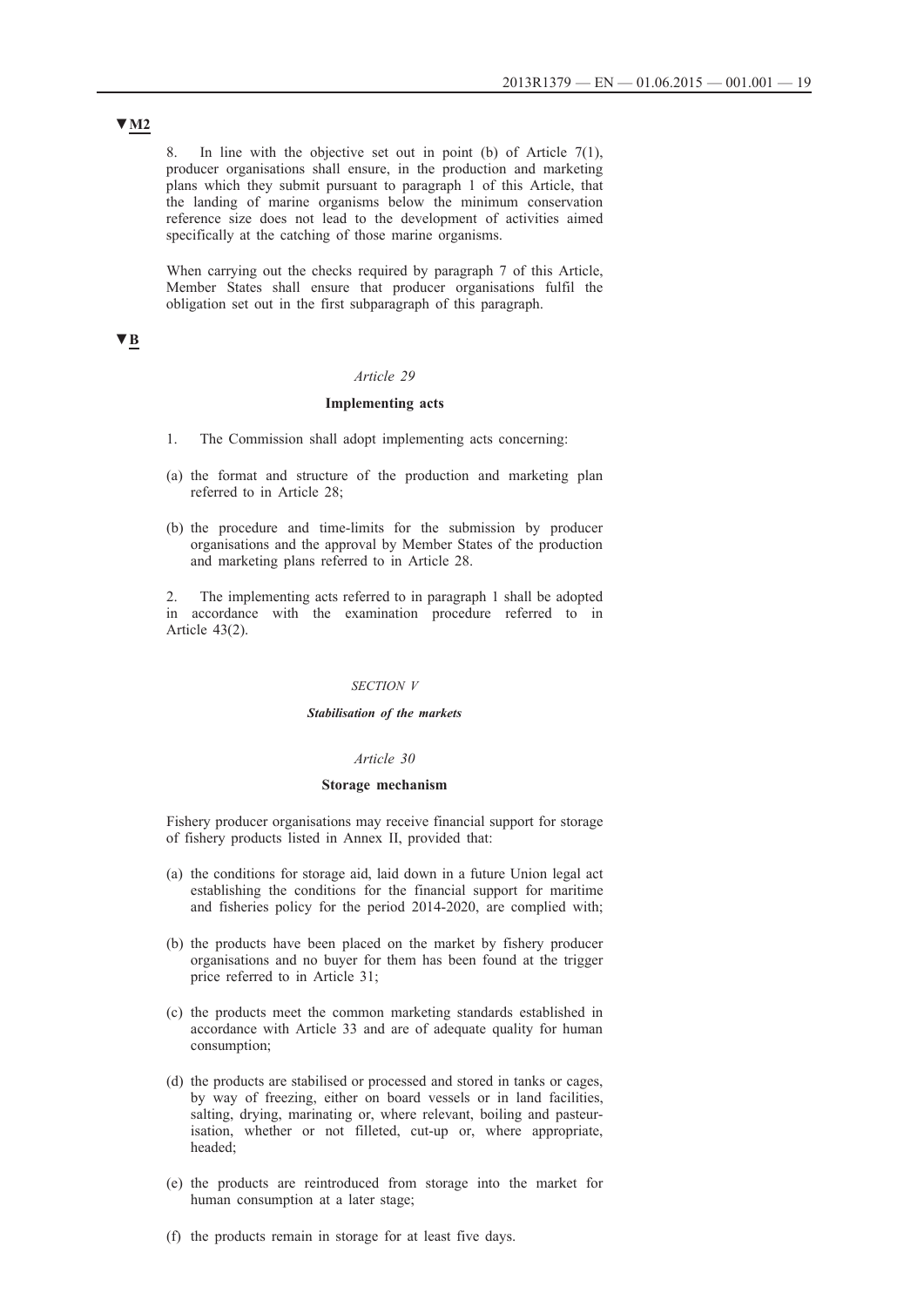#### *Article 31*

# **Prices triggering the storage mechanism**

1. Before the beginning of each year, each fishery producer organisation may individually make a proposal for a price triggering the storage mechanism referred to in Article 30 for fishery products listed in Annex II.

2. The trigger price shall not exceed 80 % of the weighted average price recorded for the product in question in the area of activity of the producer organisation concerned during the three years immediately preceding the year for which the trigger price is fixed.

3. When determining the trigger price, account shall be taken of:

- (a) trends in production and demand;
- (b) the stabilisation of market prices;
- (c) the convergence of the markets;
- (d) the producers' incomes;
- (e) the interests of consumers.

4. Member States shall, upon examining the proposals of the producer organisations recognised in their territory, determine the trigger prices to be applied by those producer organisations. Those prices shall be fixed on the basis of the criteria referred to in paragraphs 2 and 3. The prices shall be made publicly available.

#### *Article 32*

## **Implementing acts**

The Commission shall adopt implementing acts concerning the format of publication by Member States of the trigger prices pursuant to Article 31(4). Those implementing acts shall be adopted in accordance with the examination procedure referred to in Article 43(2).

## CHAPTER III

#### **COMMON MARKETING STANDARDS**

## *Article 33*

#### **Establishment of common marketing standards**

1. Without prejudice to Article 47, common marketing standards may be laid down for the fishery products that are listed in Annex I, regardless of their origin (Union or imported), that are intended for human consumption.

2. The standards referred to in paragraph 1 may relate to the quality, size, weight, packing, presentation or labelling of the products, and in particular to: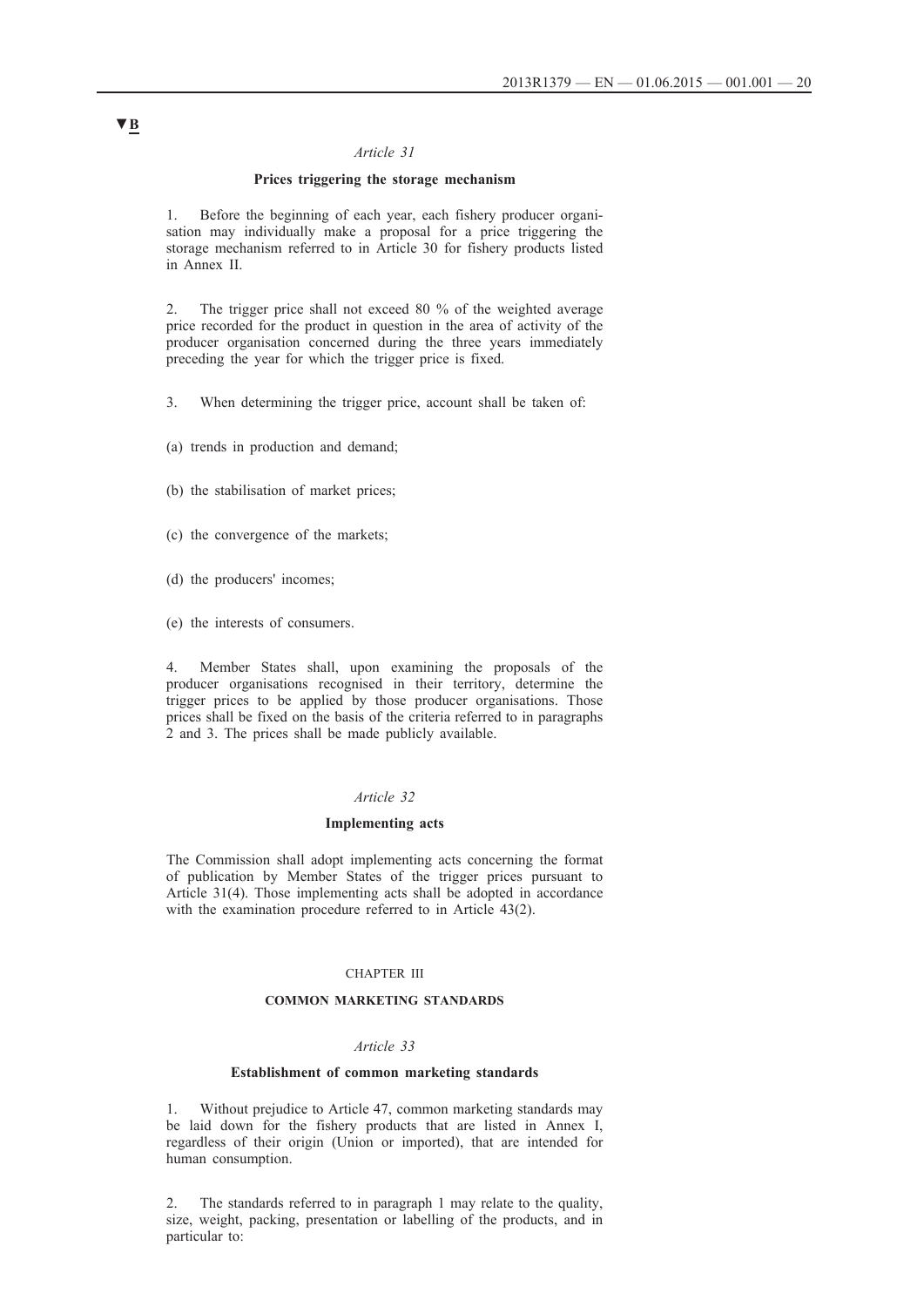- (a) the minimum marketing sizes, taking into account the best available scientific advice; such minimum marketing sizes corresponding, where relevant, to minimum conservation reference sizes, in accordance with Article 15(10) of Regulation (EU) No 1380/2013;
- (b) specifications of preserved products in accordance with conservation requirements and international obligations.
- 3. Paragraphs 1 and 2 shall apply without prejudice to:
- (a) Regulation (EC) No 178/2002;
- (b) Regulation (EC) No 852/2004 of the European Parliament and of the Council  $(1)$ ;
- (c) Regulation (EC) No 853/2004 of the European Parliament and of the Council  $(2)$ ;
- (d) Regulation (EC) No 854/2004 of the European Parliament and of the Council  $(3)$ ;
- (e) Regulation (EC) No 882/2004 of the European Parliament and of the Council  $(4)$ ;
- (f) Council Regulation (EC) No  $1005/2008$  (<sup>5</sup>); and
- (g) Regulation (EC) No 1224/2009.

#### *Article 34*

### **Compliance with common marketing standards**

1. The products intended for human consumption for which common marketing standards are laid down may be made available on the Union market only in accordance with those standards.

2. All fishery products landed, including those that do not comply with common marketing standards, may be used for purposes other than direct human consumption, including fish meal, fish oil, pet food, food additives, pharmaceuticals or cosmetics.

<sup>(1)</sup> Regulation (EC) No 852/2004 of the European Parliament and of the Council of 29 April 2004 on the hygiene of foodstuffs (OJ L 139, 30.4.2004, p. 1).

<sup>(2)</sup> Regulation (EC) No 853/2004 of the European Parliament and of the Council of 29 April 2004 laying down specific hygiene rules for food of animal origin (OJ L 139, 30.4.2004, p. 55).

<sup>(3)</sup> Regulation (EC) No 854/2004 of the European Parliament and of the Council of 29 April 2004 laying down specific rules for the organisation of official controls on products of animal origin intended for human consumption (OJ L 226, 25.6.2004, p. 83).

<sup>(4)</sup> Regulation (EC) No 882/2004 of the European Parliament and of the Council of 29 April 2004 on official controls performed to ensure the verification of compliance with feed and food law, animal health and animal welfare rules (OJ L 165, 30.4.2004, p. 1).

<sup>(5)</sup> Council Regulation (EC) No 1005/2008 of 29 September 2008 establishing a Community system to prevent, deter and eliminate illegal, unreported and unregulated fishing, amending Regulations (EEC) No 2847/93, (EC) No 1936/2001 and (EC) No 601/2004 and repealing Regulations (EC) No 1093/94 and (EC) No 1447/1999 (OJ L 286, 29.10.2008, p. 1).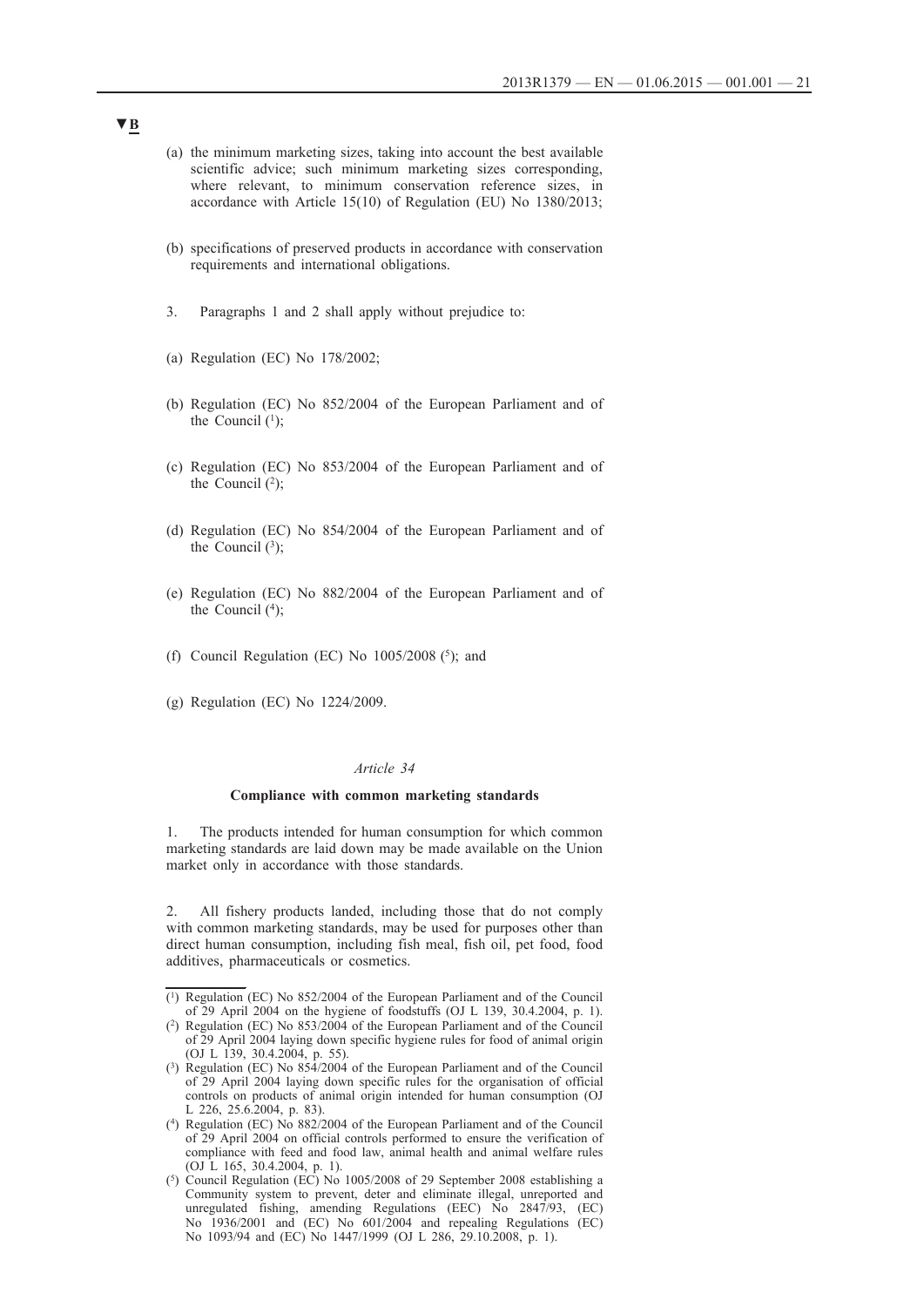### CHAPTER IV

## **CONSUMER INFORMATION**

#### *Article 35*

#### **Mandatory information**

1. Without prejudice to Regulation (EU) No 1169/2011, fishery and aquaculture products referred to in points (a), (b), (c) and (e) of Annex I to this Regulation which are marketed within the Union, irrespective of their origin or of their marketing method, may be offered for sale to the final consumer or to a mass caterer only if appropriate marking or labelling indicates:

- (a) the commercial designation of the species and its scientific name;
- (b) the production method, in particular by the following words '… caught …' or '… caught in freshwater …' or '… farmed …';
- (c) the area where the product was caught or farmed, and the category of fishing gear used in capture of fisheries, as laid down in the first column of Annex III to this Regulation;
- (d) whether the product has been defrosted;
- (e) the date of minimum durability, where appropriate.

The requirement in point (d) shall not apply to:

- (a) ingredients present in the final product;
- (b) foods for which freezing is a technologically necessary step in the production process;
- (c) fishery and aquaculture products previously frozen for health safety purposes, in accordance with Annex III, Section VIII, of Regulation (EC) No 853/2004;
- (d) fishery and aquaculture products which have been defrosted before the process of smoking, salting, cooking, pickling, drying or a combination of any of those processes.

2. For non-prepacked fishery and aquaculture products, the mandatory information listed in paragraph 1 may be provided for retail sale by means of commercial information such as billboards or posters.

3. Where a mixed product is offered for sale to the final consumer or to a mass caterer that consists of the same species but which has been derived from different production methods, the method for each batch shall be stated. Where a mixed product is offered for sale to the final consumer or to a mass caterer that consists of the same species but which has been derived from a variety of catch areas or fish–farming countries, at least the area of the batch which is most representative in terms of quantity shall be stated, together with an indication that the products also come from different catch or fish-farming areas.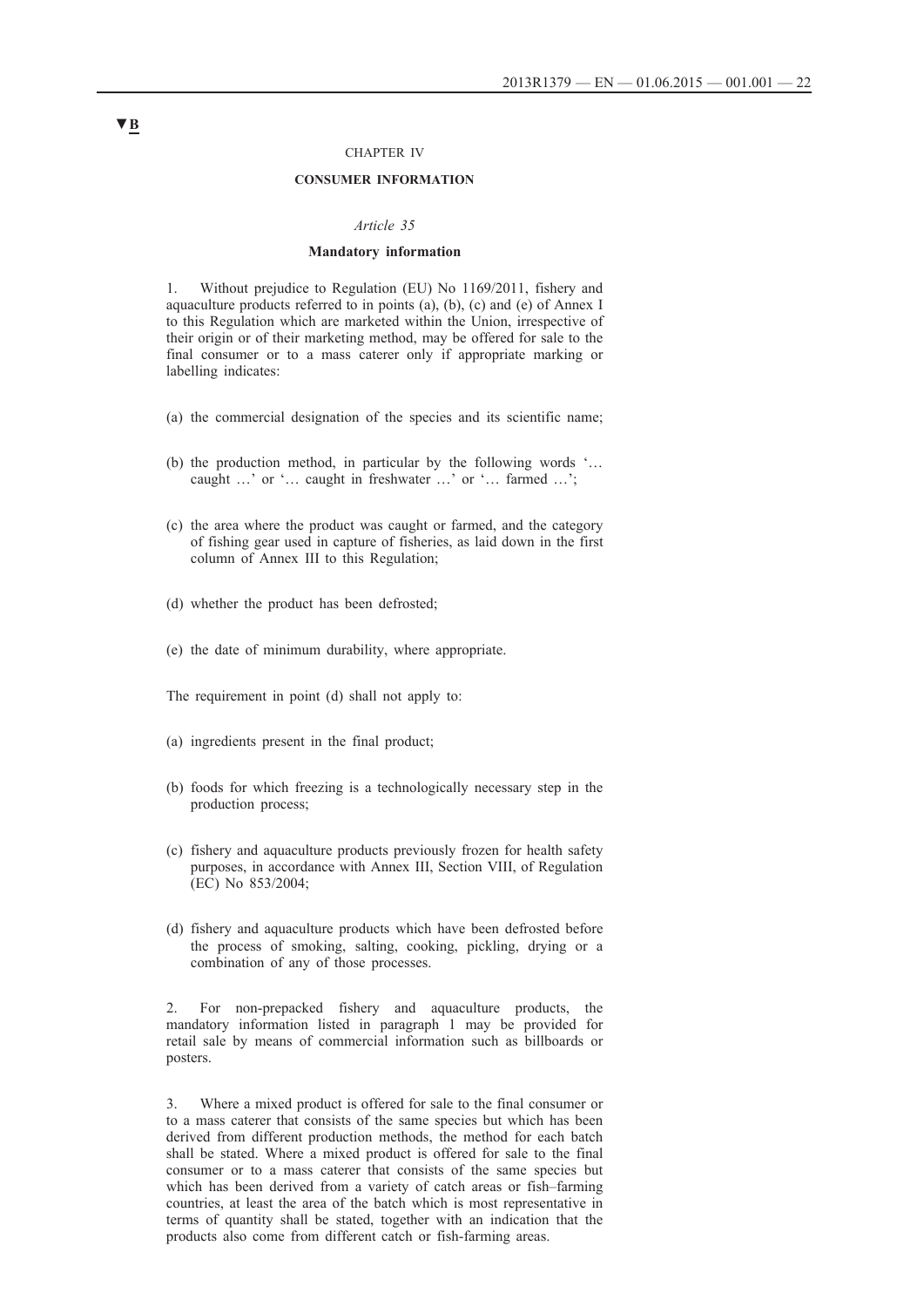4. Member States may exempt from the requirements referred to in paragraph 1 small quantities of products sold directly from fishing vessels to consumers, provided that those do not exceed the value referred to in Article 58(8) of Regulation (EC) No 1224/2009.

5. Fishery and aquaculture products and their packages which were labelled or marked prior to 13 December 2014 and which do not comply with this Article may be marketed until such stocks have been used up.

# **▼M1**

6. Until 31 December 2021, paragraphs 1, 2 and 3 shall not apply to products offered for retail sale to the final consumer in Mayotte, as an outermost region within the meaning of Article 349 TFEU.

# **▼B**

#### *Article 36*

# **Eco-labelling reporting**

After consulting Member States and stakeholders, the Commission shall, by 1 January 2015, submit to the European Parliament and to the Council a feasibility report on options for an eco-label scheme for fishery and aquaculture products, in particular on establishing such a scheme on a Union-wide basis and on setting minimum requirements for the use by Member States of a Union eco-label.

#### *Article 37*

#### **Commercial designation**

1. For the purposes of Article 35(1), Member States shall draw up and publish a list of the commercial designations accepted in their territory, together with their scientific names. The list shall indicate:

- (a) the scientific name for each species, in accordance with the FishBase Information System or the ASFIS database of the Food and Agriculture Organization (FAO), where relevant;
- (b) the commercial designation:
	- (i) the name of the species in the official language or languages of the Member State concerned;
	- (ii) where applicable, any other name or names that are accepted or permitted locally or regionally.

2. All species of fish which constitute an ingredient of another food may be designated as 'fish', provided that the name and presentation of such food does not refer to a specific species.

Any changes to the list of commercial designations accepted by a Member State shall be notified forthwith to the Commission which shall inform the other Member States thereof.

## *Article 38*

#### **Indication of the catch or production area**

1. The indication of the catch or production area in accordance with point (c) of Article 35(1) shall consist of the following: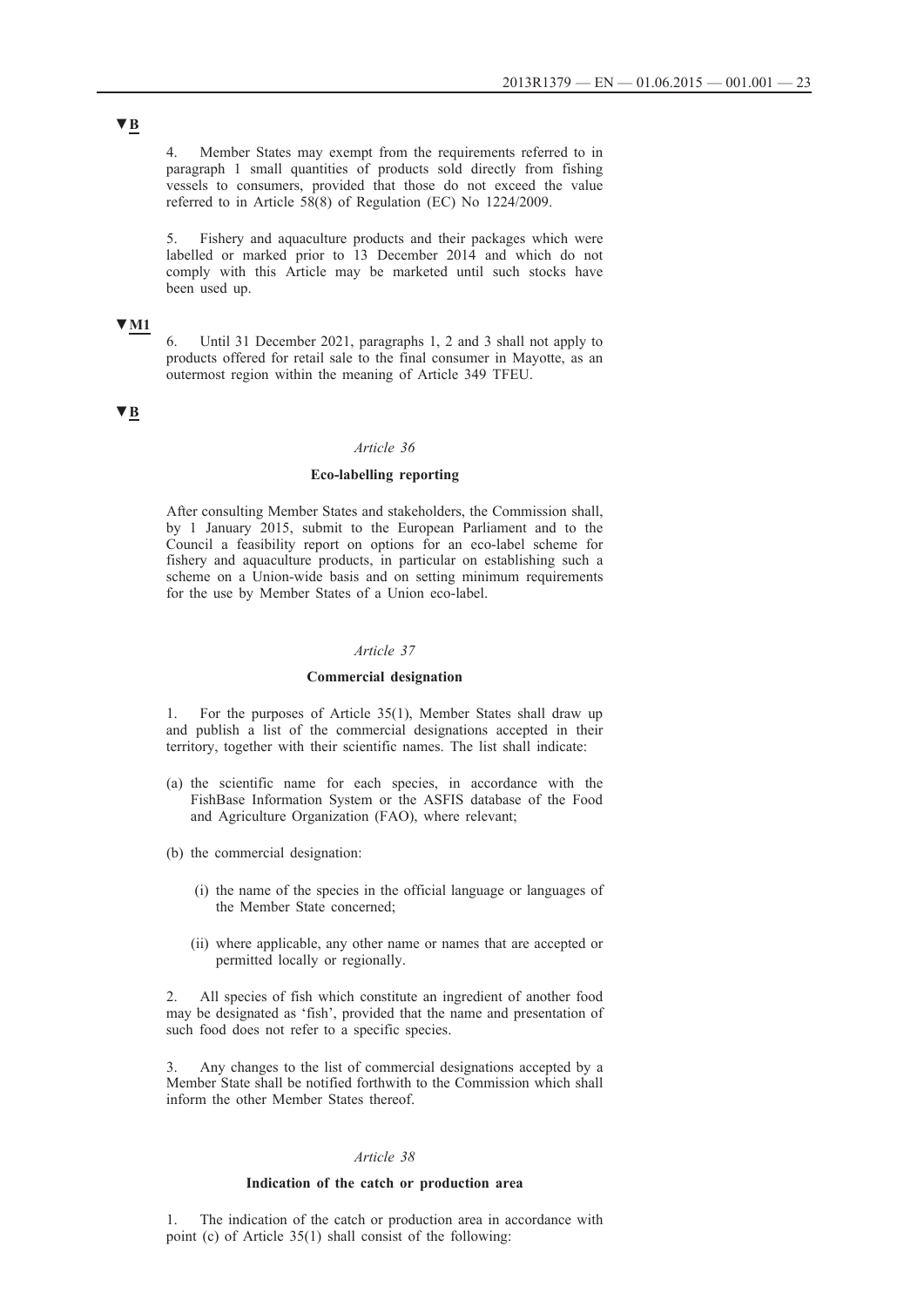- (a) in the case of fishery products caught at sea, the name in writing of the sub-area or division listed in the FAO fishing areas, as well as the name of such zone expressed in terms understandable to the consumer, or a map or pictogram showing that zone, or, by way of derogation from this requirement, for fishery products caught in waters other than the Northeast Atlantic (FAO Fishing Area 27) and the Mediterranean and Black Sea (FAO Fishing Area 37), the indication of the name of the FAO fishing area;
- (b) in the case of fishery products caught in freshwater, a reference to the body of water of origin in the Member State or third country of provenance of the product;
- (c) In the case of aquaculture products, a reference to the Member State or third country in which the product reached more than half of its final weight or stayed for more than half of the rearing period or, in the case of shellfish, underwent a final rearing or cultivation stage of at least six months.

2. In addition to the information referred to in paragraph 1, operators may indicate a more precise catch or production area.

#### *Article 39*

#### **Additional voluntary information**

1. In addition to the mandatory information required pursuant to Article 35, the following information may be provided on a voluntary basis, provided that it is clear and unambiguous:

- (a) the date of catch of fishery products or the date of harvest of aquaculture products;
- (b) the date of landing of fishery products or information on the port at which the products were landed;
- (c) more detailed information on the type of fishing gear, as listed in the second column of Annex III;
- (d) in the case of fishery products caught at sea, details of the flag State of the vessel that caught those products;
- (e) environmental information;
- (f) information of an ethical or social nature;
- (g) information on production techniques and practices;
- (h) information on the nutritional content of the product.

2. A Quick Response (QR) code may be used outlining part or all of the information listed in Article 35(1).

3. Voluntary information shall not be displayed to the detriment of the space available for mandatory information on the marking or labelling.

4. No voluntary information shall be included that cannot be verified.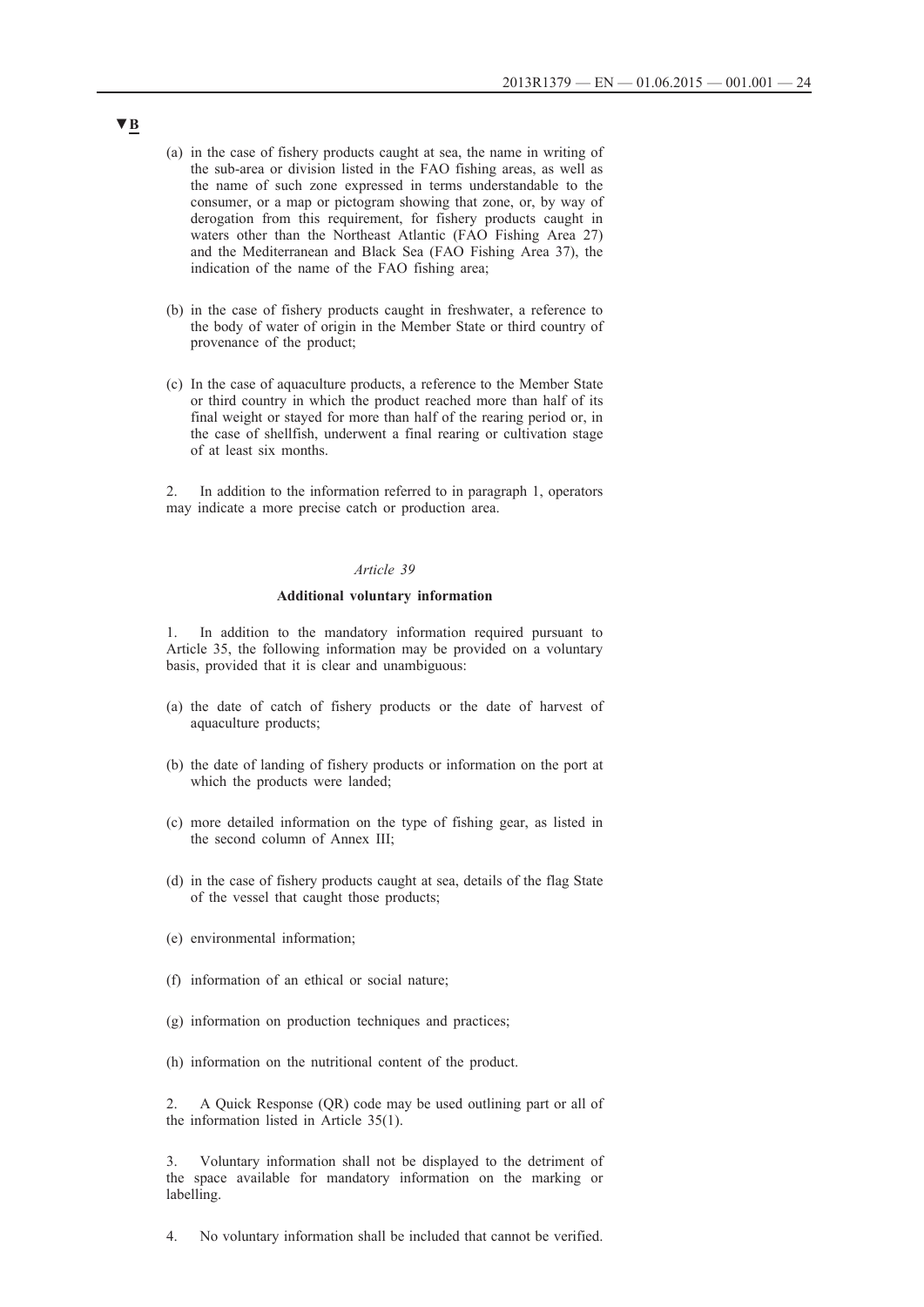#### CHAPTER V

# **COMPETITION RULES**

#### *Article 40*

#### **Application of competition rules**

Articles 101 to 106 TFEU and their implementing provisions shall apply to agreements, decisions and practices referred to in Article 101(1) and Article 102 TFEU which relate to production or marketing of fishery and aquaculture products.

## *Article 41*

#### **Exceptions to the application of competition rules**

1. Notwithstanding Article 40 of this Regulation, Article 101(1) TFEU shall not apply to agreements, decisions and practices of producer organisations which concern the production or sale of fishery and aquaculture products, or the use of joint facilities for the storage, treatment or processing of fishery and aquaculture products, and which:

- (a) are necessary to attain the objectives set out in Article 39 TFEU;
- (b) do not imply any obligation to charge identical prices;
- (c) do not lead to the partitioning of markets in any form within the Union;
- (d) do not exclude competition; and
- (e) do not eliminate competition in respect of a substantial proportion of the products in question.

2. Notwithstanding Article 40 of this Regulation, Article 101(1) TFEU shall not apply to agreements, decisions and practices of interbranch organisations which:

- (a) are necessary to attain the objectives set out in Article 39 TFEU;
- (b) do not entail any obligation to apply a fixed price;
- (c) do not lead to the partitioning of markets in any form within the Union;
- (d) do not apply dissimilar conditions to equivalent transactions with other trading partners, thereby placing them at a competitive disadvantage;
- (e) do not eliminate competition in respect of a substantial proportion of the products in question; and
- (f) do not restrict competition in ways which are not essential for the achievement of the objectives of the CFP.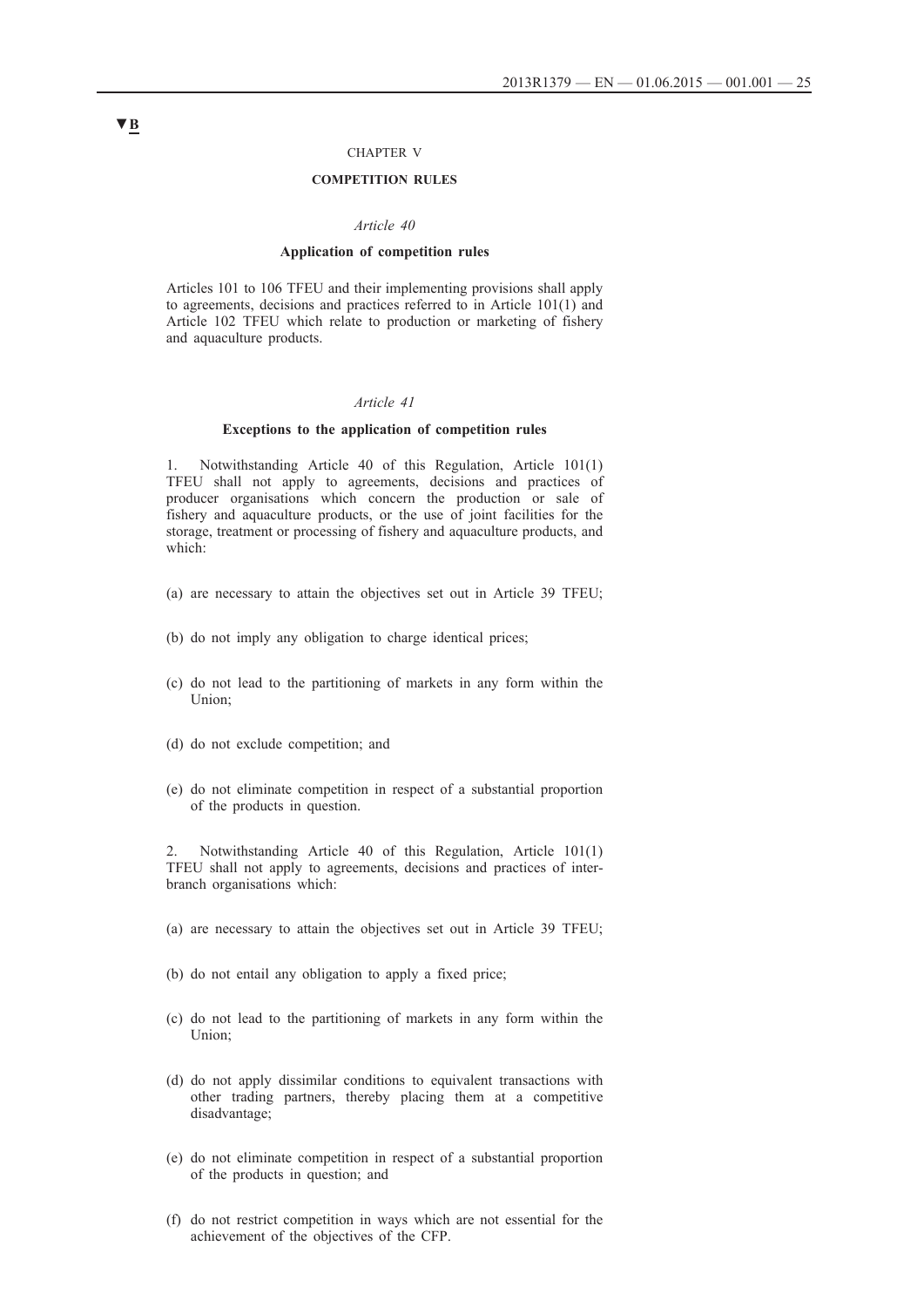#### CHAPTER VI

## **MARKET INTELLIGENCE**

#### *Article 42*

## **Market Intelligence**

- 1. The Commission shall:
- (a) gather, analyse and disseminate economic knowledge and understanding of the Union market for fishery and aquaculture products along the supply chain, taking into account the international context;
- (b) provide practical support to producer organisations and inter-branch organisations to better coordinate information between operators and processors;
- (c) regularly survey prices for fishery and aquaculture products in the Union market along the supply chain and conduct analyses on market trends;
- (d) conduct ad-hoc market studies and provide a methodology for price formation surveys.
- 2. In order to implement paragraph 1, the Commission shall make use of the following measures:
- (a) facilitate access to available data on fishery and aquaculture products collected pursuant to Union law;
- (b) make market information, such as price surveys, market analyses and studies, available to all the stakeholders and to the general public in an accessible and understandable manner, subject to Regulation (EC) No 45/2001 of the European Parliament and of the Council  $(1)$ .

3. Member States shall contribute to the achievement of the objectives referred to in paragraph 1.

## CHAPTER VII

#### **PROCEDURAL PROVISIONS**

#### *Article 43*

#### **Committee procedure**

1. The Commission shall be assisted by a committee. That committee shall be a committee within the meaning of Regulation (EU) No 182/2011.

2. Where reference is made to this paragraph, Article 5 of Regulation (EU) No 182/2011 shall apply.

 $(1)$  Regulation (EC) No 45/2001 of the European Parliament and of the Council of 18 December 2000 on the protection of individuals with regard to the processing of personal data by the Community institutions and bodies and on the free movement of such data (OJ L 8, 12.1.2001, p. 1).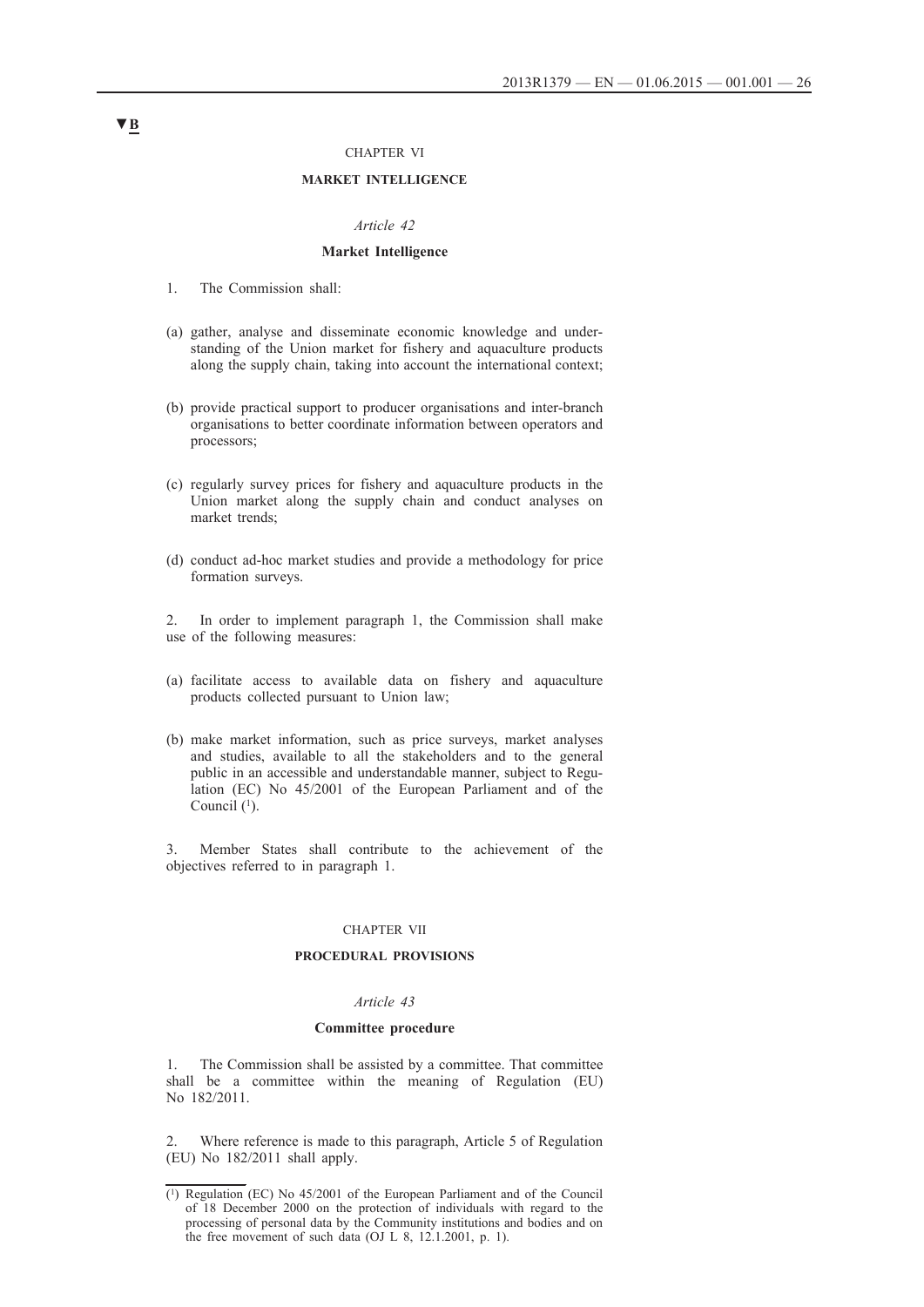## CHAPTER VIII

# **FINAL PROVISIONS**

#### *Article 44*

#### **Amendment to Regulation (EC) No 1184/2006**

Article 1 of Regulation (EC) No 1184/2006 is replaced by the following:

#### *'Article 1*

 $\mathcal{L}_\text{max}$ 

This Regulation lays down rules concerning the applicability of Articles 101 to 106 and of Article 108(1) and (3) of the Treaty on the functioning of the European Union (TFEU) in relation to production of, or trade in, the products listed in Annex I to the TFEU with the exception of the products covered by Council Regulation (EC) No  $1234/2007$  (\*) and Regulation (EU) No 1379/2013 of the European Parliament and of the Council (\*\*).

- (\*) Council Regulation (EC) No 1234/2007 of 22 October 2007 establishing a common organisation of agricultural markets and on specific provisions for certain agricultural products (Single CMO Regulation) (OJ L 299, 16.11.2007, p. 1).
- (\*\*) Regulation (EU) No 1379/2013 of the European Parliament and of the Council of 11 december 2013 on the common organisation of the markets in fishery and aquaculture products, amending Council Regulations (EC) No 1184/2006 and (EC) No 1224/2009 and repealing Council Regulation (EC) No 104/2000 (OJ L 354, 28.12.2013, p. 1)'.

#### *Article 45*

#### **Amendments to Regulation (EC) No 1224/2009**

Regulation (EC) No 1224/2009 is hereby amended as follows:

(1) in Article 57(1), the following sentences are added:

'Member States shall undertake checks to ensure compliance. The checks may take place at all marketing stages and during transport.)'

- (2) Article 58(5) is amended as follows:
	- (a) point (g) is replaced by the following:
		- '(g) the information to consumers provided for in Article 35 of Regulation (EU) No 1379/2013 of the European Parliament and of the Council (\*);
		- (\*) Regulation (EU) No 1379/2013 of the European Parliament and of the Council of 11 december 2013 on the common organisation of the markets in fishery and aquaculture products, amending Council Regulations (EC) No 1184/2006 and (EC) No 1224/2009 and repealing Council Regulation (EC) No 104/2000 (OJ L 354, 28.12.2013, p. 1).)'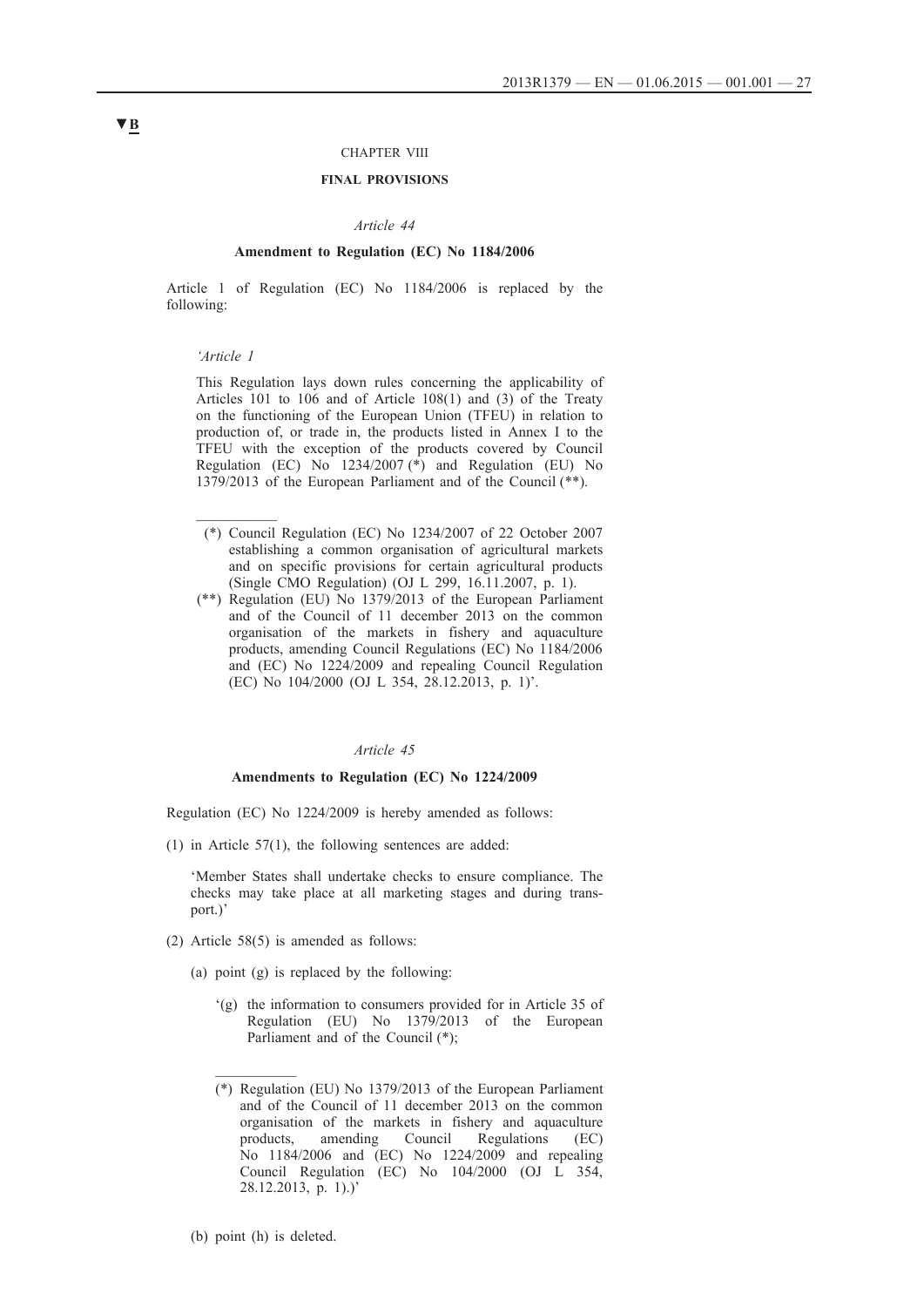#### *Article 46*

## **Repeal**

Regulation (EC) No 104/2000 is hereby repealed. However, Article 4 shall apply until 12 December 2014.

References to the repealed Regulation shall be construed as references to this Regulation and shall be read in accordance with the correlation table set out in Annex IV.

# **▼M2**

#### *Article 47*

## **Rules establishing common marketing standards**

1. Without prejudice to paragraph 2, rules establishing common marketing standards, in particular those laid down in Council Regulation (EEC) No 2136/89 (1), Council Regulation (EEC) No 1536/92 (2) and Council Regulation (EC) No  $2406/96$  (3), as well as other rules adopted for the application of common marketing standards, such as those laid down in Commission Regulation (EEC) No 3703/85 (4), shall continue to apply.

2. Where minimum conservation reference sizes are established, they shall constitute minimum marketing sizes.

# **▼B**

#### *Article 48*

# **Review**

The Commission shall report to the European Parliament and the Council on the results of the application of this Regulation by 31 December 2022.

## *Article 49*

# **Entry into force**

This Regulation shall enter into force on the day following that of its publication in the *Official Journal of the European Union*.

It shall apply from 1 January 2014, with the exception of Chapter IV and Article 45 which shall apply from 13 December 2014.

This Regulation shall be binding in its entirety and directly applicable in all Member States.

<sup>(1)</sup> Council Regulation (EEC) No 2136/89 of 21 June 1989 laying down common marketing standards for preserved sardines and trade descriptions for preserved sardines and sardine-type products (OJ L 212, 22.7.1989, p. 79).

<sup>(2)</sup> Council Regulation (EEC) No 1536/92 of 9 June 1992 laying down common marketing standards for preserved tuna and bonito (OJ L 163, 17.6.1992, p. 1).

<sup>(3)</sup> Council Regulation (EC) No 2406/96 of 26 November 1996 laying down common marketing standards for certain fishery products (OJ L 334, 23.12.1996, p. 1).

<sup>(4)</sup> Commission Regulation (EEC) No 3703/85 of 23 December 1985 laying down detailed rules for applying the common marketing standards for certain fresh or chilled fish (OJ L 351, 28.12.1985, p. 63).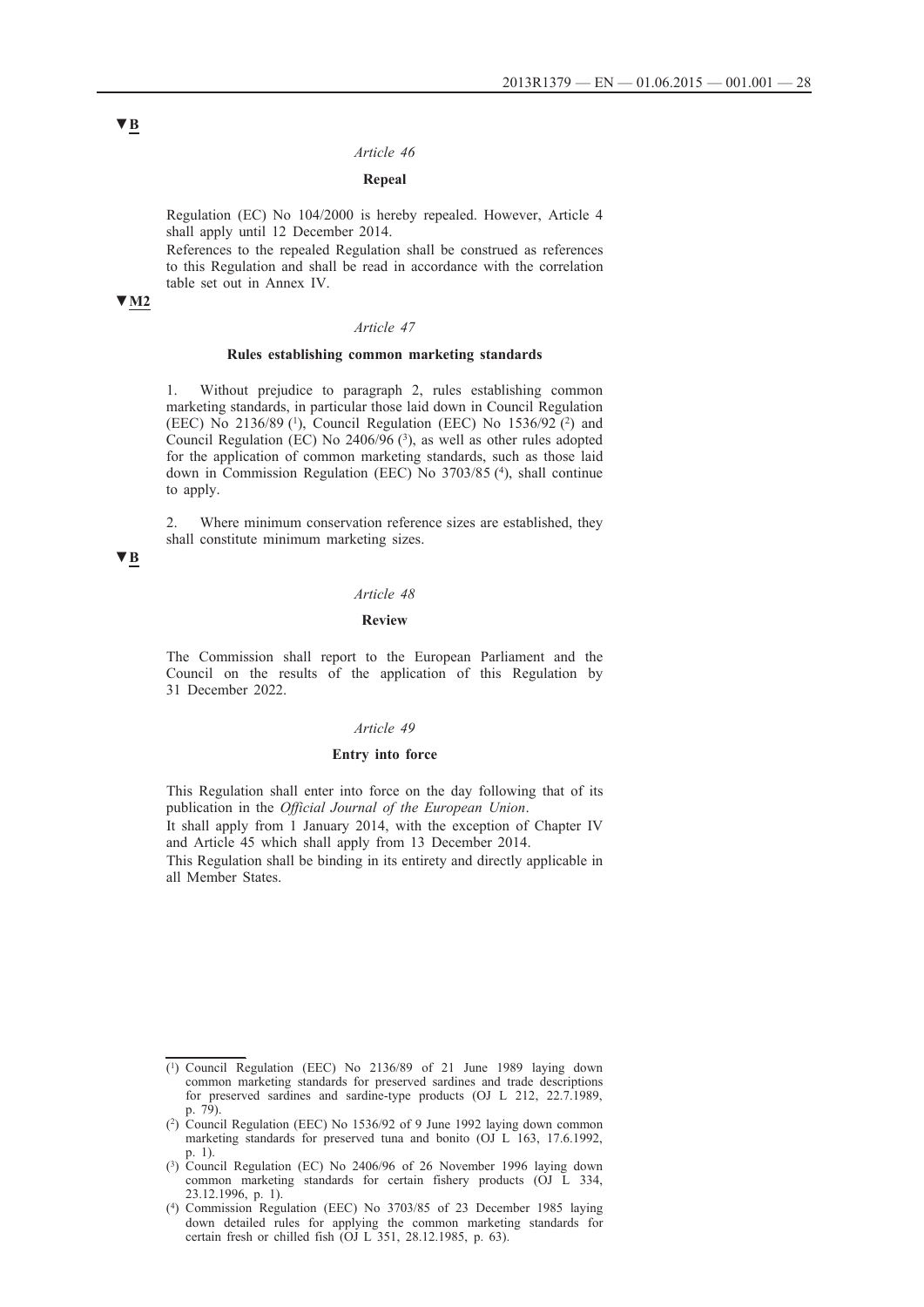# *ANNEX I*

# **FISHERY AND AQUACULTURE PRODUCTS COVERED BY THE CMO**

| CN code |            | Description of the goods                                                                                                                                                                                                                                                                                                            |
|---------|------------|-------------------------------------------------------------------------------------------------------------------------------------------------------------------------------------------------------------------------------------------------------------------------------------------------------------------------------------|
| (a)     | 0301       | Live fish                                                                                                                                                                                                                                                                                                                           |
|         | 0302       | Fish, fresh or chilled, excluding fish fillets and other<br>fish meat of heading 0304                                                                                                                                                                                                                                               |
|         | 0303       | Fish, frozen, excluding fish fillets and other fish meat<br>of heading 0304                                                                                                                                                                                                                                                         |
|         | 0304       | Fish fillets and other fish meat (whether or not<br>minced), fresh, chilled or frozen                                                                                                                                                                                                                                               |
| (b)     | 0305       | Fish, dried, salted or in brine; smoked fish, whether<br>or not cooked before or during the smoking process;<br>flours, meals and pellets of fish, fit for human<br>consumption                                                                                                                                                     |
| (c)     | 0306       | Crustaceans, whether in shell or not, live, fresh,<br>chilled, frozen, dried, salted or in brine; crustaceans,<br>in shell, cooked by steaming or by boiling in water,<br>whether or not chilled, frozen, dried, salted or in<br>brine; flours, meals and pellets of crustaceans, fit<br>for human consumption                      |
|         | 0307       | Molluscs, whether in shell or not, live, fresh, chilled,<br>frozen, dried, salted or in brine; aquatic invertebrates<br>other than crustaceans and molluscs, live, fresh,<br>chilled, frozen, dried, salted or in brine; flours,<br>meals and pellets of aquatic invertebrates other than<br>crustaceans, fit for human consumption |
| (d)     |            | Animal products not elsewhere specified or included;<br>dead animals of Chapter 1 or 3, unfit for human<br>consumption                                                                                                                                                                                                              |
|         |            | - Other:                                                                                                                                                                                                                                                                                                                            |
|         |            | - - Products of fish or crustaceans, molluscs or other<br>aquatic invertebrates; dead animals of Chapter 3:                                                                                                                                                                                                                         |
|         | 0511 91 10 | $-$ - Fish waste                                                                                                                                                                                                                                                                                                                    |
|         | 05119190   | $-$ - Other                                                                                                                                                                                                                                                                                                                         |
| (e)     | 1212 20 00 | - Seaweeds and other algae                                                                                                                                                                                                                                                                                                          |
| (f)     |            | Fats and oils and their fractions, of fish, whether or<br>not refined, but not chemically modified:                                                                                                                                                                                                                                 |
|         | 1504 10    | - Fish-liver oils and their fractions                                                                                                                                                                                                                                                                                               |
|         | 1504 20    | - Fats and oils and their fractions, of fish, other than<br>liver oils                                                                                                                                                                                                                                                              |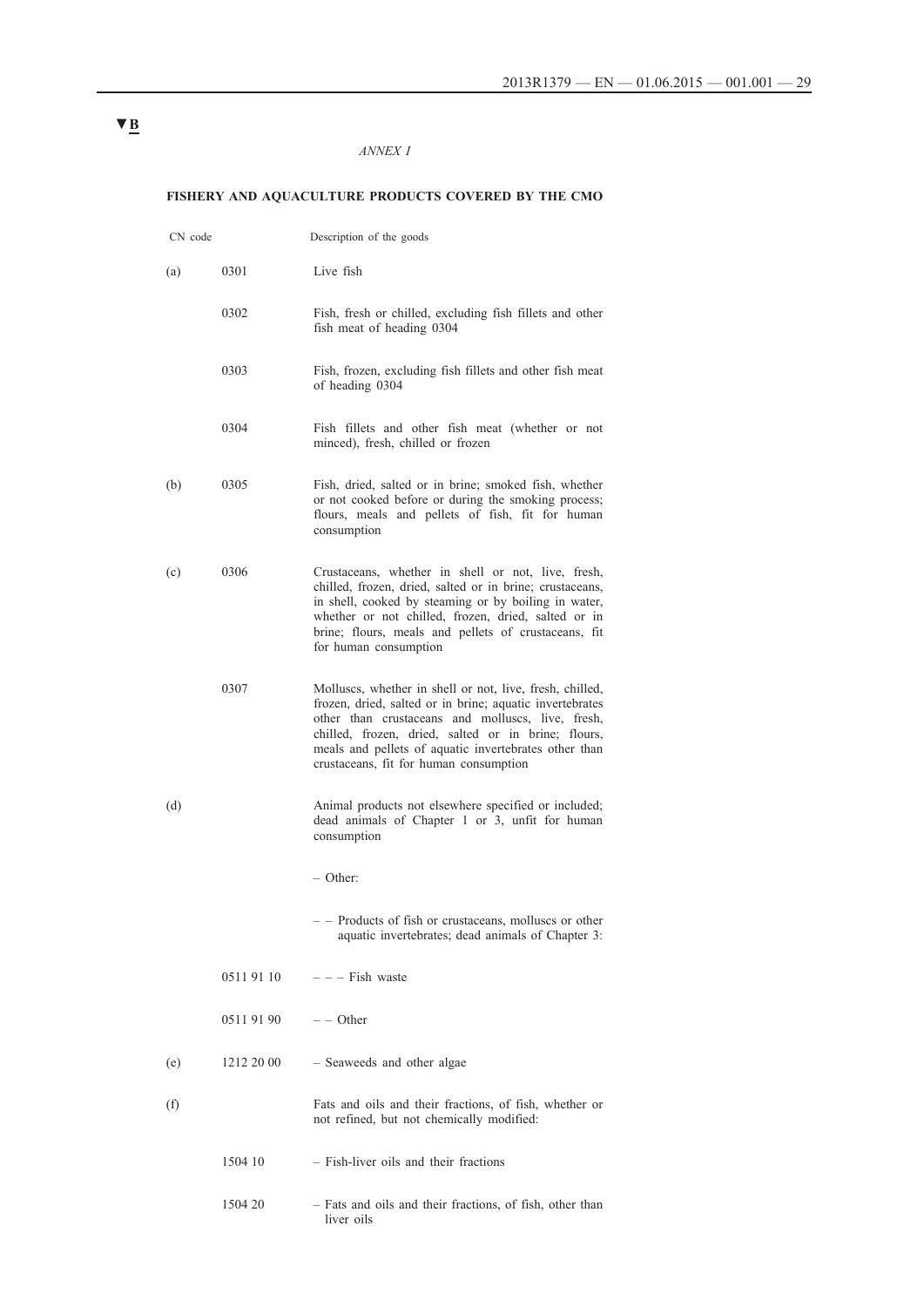| CN code |               | Description of the goods                                                                                                                                                                                               |
|---------|---------------|------------------------------------------------------------------------------------------------------------------------------------------------------------------------------------------------------------------------|
| (g)     | 1603 00       | Extracts and juices of meat, fish or crustaceans,<br>molluscs or other aquatic invertebrates                                                                                                                           |
| (h)     | 1604          | Prepared or preserved fish; caviar and caviar<br>substitutes prepared from fish eggs                                                                                                                                   |
| (i)     | 1605          | Crustaceans, molluscs and other aquatic invertebrates,<br>prepared or preserved                                                                                                                                        |
| (i)     |               | Pasta, whether or not cooked or stuffed (with meat or<br>other substances) or otherwise prepared, such as<br>spaghetti, macaroni, noodles, lasagne, gnocchi,<br>ravioli, cannelloni; couscous, whether or not prepared |
|         | 1902 20       | - Stuffed pasta, whether or not cooked or otherwise<br>prepared:                                                                                                                                                       |
|         | 1902 20 10    | $-$ - Containing more than 20 % by weight of fish,<br>crustaceans, molluscs or other aquatic invert-<br>ebrates                                                                                                        |
| (k)     |               | Flours, meals and pellets, of meat or meat offal, of<br>fish or of crustaceans, molluscs or other aquatic<br>invertebrates, unfit for human consumption; greaves:                                                      |
|         | 2301 20 00    | - Flours, meals and pellets, of fish or of crustaceans,<br>molluscs or other aquatic invertebrates                                                                                                                     |
| (1)     |               | Preparations of a kind used in animal feeding                                                                                                                                                                          |
|         | 2309 90       | $-$ Other:                                                                                                                                                                                                             |
|         | ex 2309 90 10 | $-$ - Fish solubles                                                                                                                                                                                                    |
|         |               |                                                                                                                                                                                                                        |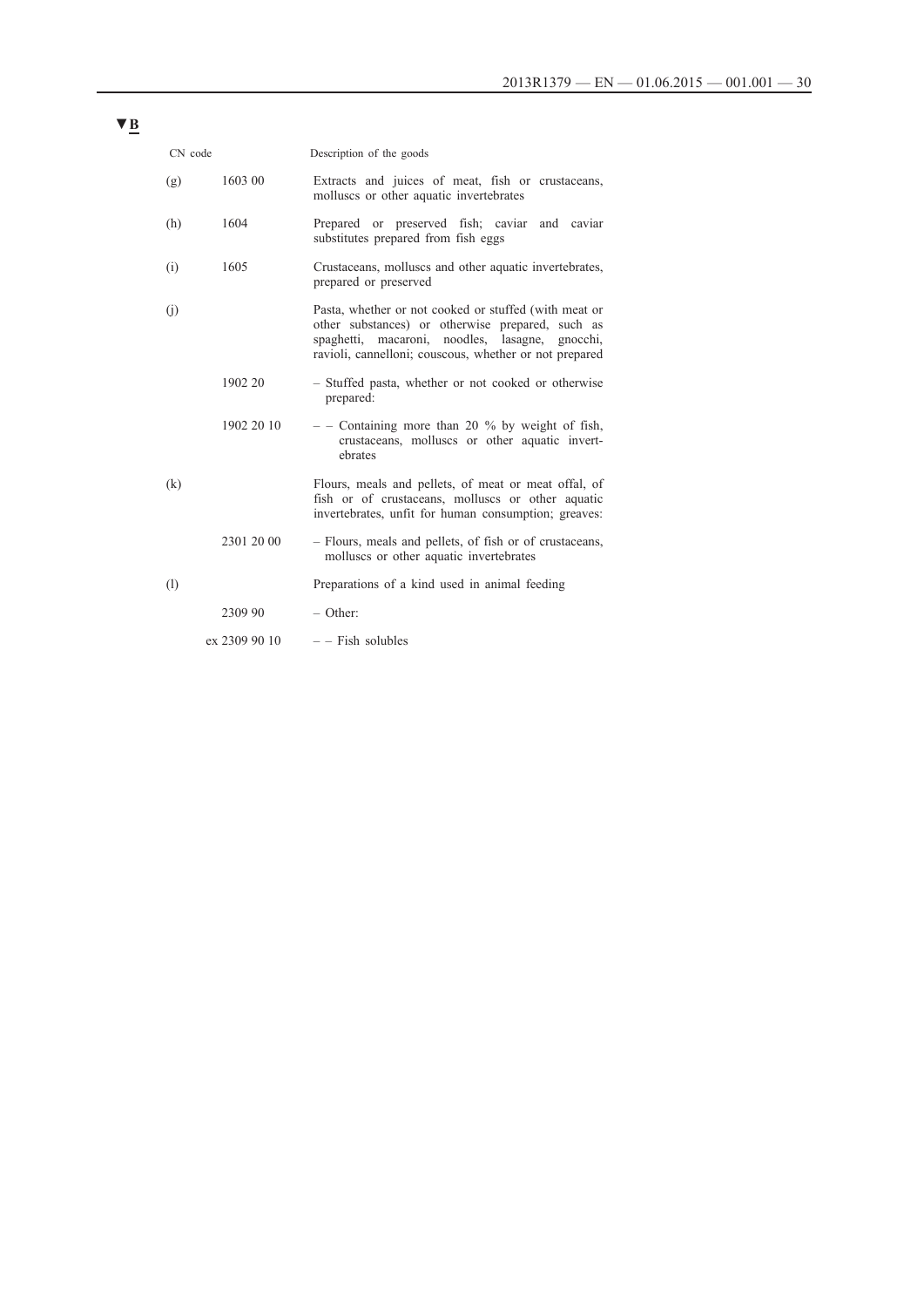# *ANNEX II*

# **FISHERY PRODUCTS SUBJECT TO THE STORAGE MECHANISM**

| CN Code                        | Description of the goods                                             |
|--------------------------------|----------------------------------------------------------------------|
| 0302 22 00                     | Plaice (Pleonectes platessa)                                         |
| ex 0302 29 90                  | Dab (Limanda limanda)                                                |
| 0302 29 10                     | Megrim (Lepidorhombus spp.)                                          |
| ex 0302 29 90                  | Flounder ( <i>Platichthys flesus</i> )                               |
| 0302 31 10<br>and              | Albacore or longfinned tunas (Thunnus alalunga)                      |
| 0302 31 90<br>ex 0302 40       | Herring of the species Clupea harengus                               |
| 0302 50 10                     | Cod of the species Gadus morhua                                      |
| 0302 61 10                     | Sardines of the species Sardina pilchardus                           |
| ex 0302 61 80                  | Sprat (Sprattus sprattus)                                            |
|                                |                                                                      |
| 0302 62 00                     | Haddock (Melanogrammus aeglefinus)                                   |
| 0302 63 00                     | Coalfish (Pollachius virens)                                         |
| ex 0302 64                     | Mackerel of the species Scomber scombrus<br>and<br>Scomber japonicus |
| 0302 65 20                     | Dogfish (Squalus acanthias and Scyliorhinus spp.)                    |
| and<br>0302 65 50              |                                                                      |
| 0302 69 31                     | Redfish (Sebastes spp.)                                              |
| and                            |                                                                      |
| 0302 69 33                     |                                                                      |
| 0302 69 41                     | Whiting (Merlangius merlangus)                                       |
| 0302 69 45                     | Ling (Molva spp.)                                                    |
| 0302 69 55                     | Anchovies (Engraulis spp.)                                           |
| ex 0302 69 68                  | Hake of the species Merluccius merluccius                            |
| 0302 69 81                     | Monkfish (Lophius spp.)                                              |
| ex 0302 69 99                  | Dolphin-fish (Coryphaena hippurus)                                   |
| ex 0307 41 10                  | Cuttlefish (Sepia officinalis and Rossia macrosoma)                  |
| ex 0306 23 10                  | Shrimps of the species Crangon<br>crangon<br>and                     |
| ex 0306 23 31<br>ex 0306 23 39 | deepwater prawn (Pandalus borealis)                                  |
|                                |                                                                      |
| 0302 23 00                     | Sole (Solea spp.)                                                    |
| 0306 24 30                     | Edible crabs (Cancer pagurus)                                        |
| 0306 29 30                     | Norway lobsters (Nephrops norvegicus)                                |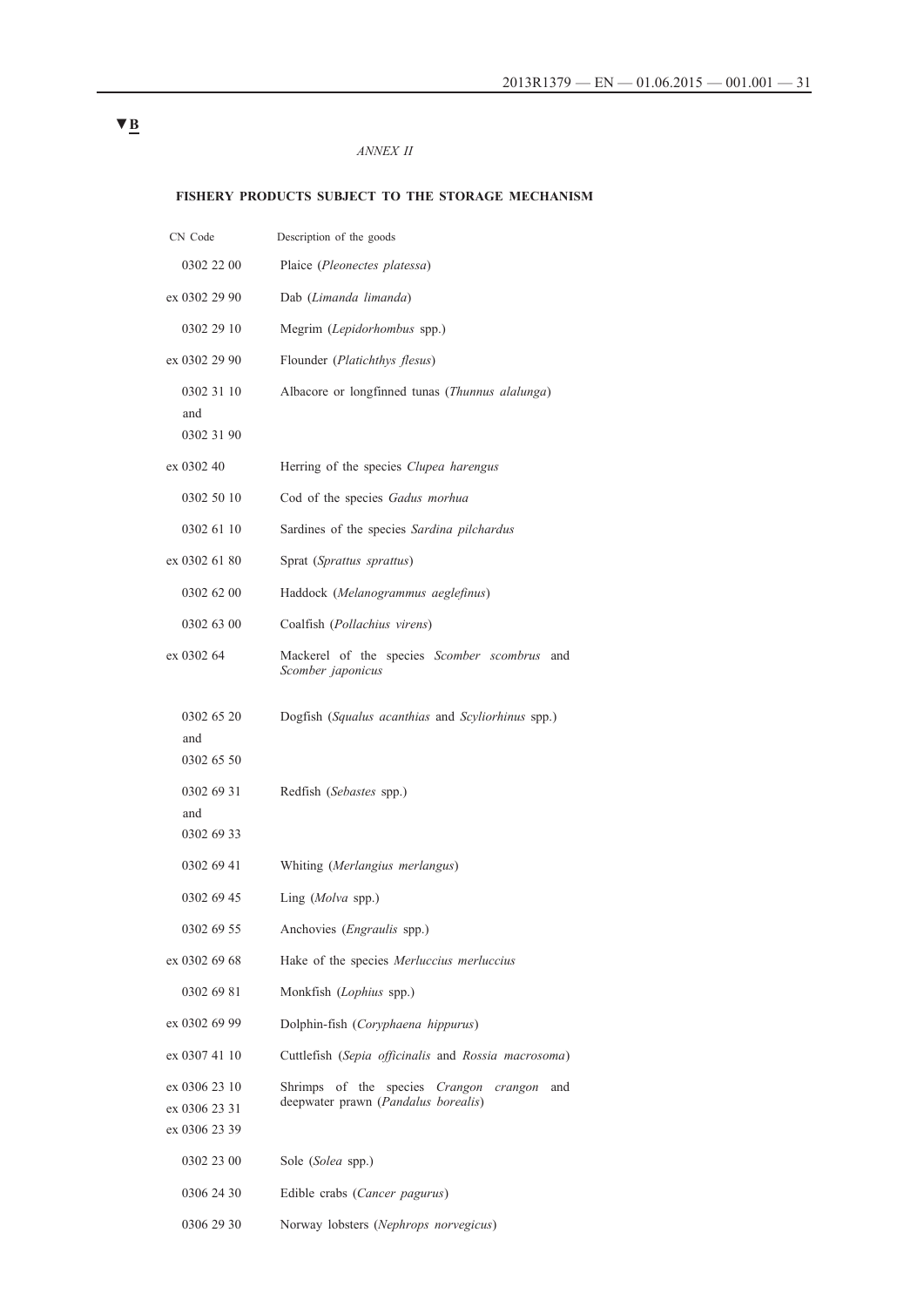| CN Code       | Description of the goods                                                                |
|---------------|-----------------------------------------------------------------------------------------|
| 0303 31 10    | Lesser or Greenland halibut (Reinhardtius hipoglos-<br>soides)                          |
| 0303 78 11    | Hake of the genus <i>Merluccius</i>                                                     |
| 0303 78 12    |                                                                                         |
| 0303 78 13    |                                                                                         |
| 0303 78 19    |                                                                                         |
| and           |                                                                                         |
| 0304 29 55    |                                                                                         |
| 0304 29 56    |                                                                                         |
| 0304 29 58    |                                                                                         |
| 0303 79 71    | Sea bream (Dentex dentex and Pagellus spp.)                                             |
| 0303 61 00    | Swordfish (Xiphias gladius)                                                             |
| 0304 21 00    |                                                                                         |
| 0304 91 00    |                                                                                         |
| 0306 13 40    | Shrimps of the family Penaeidae                                                         |
| 0306 13 50    |                                                                                         |
| ex 0306 13 80 |                                                                                         |
|               |                                                                                         |
| 0307 49 18    | Cuttlefish of the species Sepia officinalis, Rossia<br>macrosoma and Sepiola rondeletti |
| 0307 49 01    |                                                                                         |
| 0307 49 31    | Squid (Loligo spp.)                                                                     |
| 0307 49 33    |                                                                                         |
| 0307 49 35    |                                                                                         |
| and           |                                                                                         |
| 0307 49 38    |                                                                                         |
| 0307 49 51    | Squid (Ommastrephes sagittatus)                                                         |
| 0307 59 10    | Octopus (Octopus spp.)                                                                  |
| 0307 99 11    | Illex spp.                                                                              |
| 0303 41 10    | Albacore or longfinned tuna (Thunnus alalunga)                                          |
| 0302 32 10    | Yellowfin tunas (Thunnus albacares)                                                     |
| 0303 42 12    |                                                                                         |
| 0303 42 18    |                                                                                         |
| 0303 42 42    |                                                                                         |
| 0303 42 48    |                                                                                         |
| 0302 33 10    | stripe-bellied bonito (Katsuwomus<br>Skipjack<br>or                                     |
| 0303 43 10    | <i>pelamis</i> )                                                                        |
|               |                                                                                         |
| 0303 45 10    | Bluefin tuna (Thunnus thynnus)                                                          |
| 0302 39 10    | Other species of the genera Thunnus and Euthynnus                                       |
| 0302 69 21    |                                                                                         |
| 0303 49 30    |                                                                                         |
| 0303 79 20    |                                                                                         |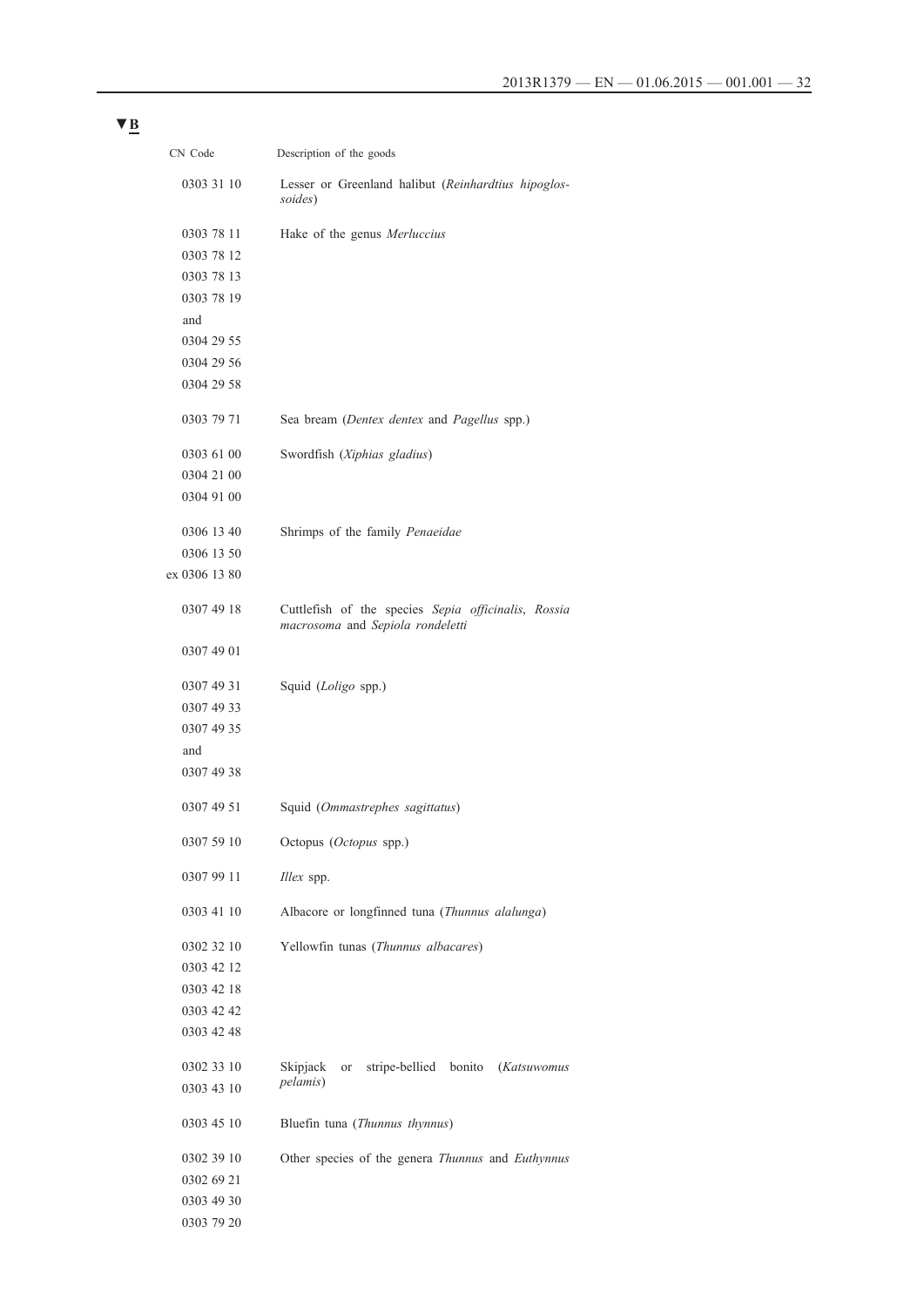| CN Code                         | Description of the goods                                                                |
|---------------------------------|-----------------------------------------------------------------------------------------|
| ex 0302 29 90                   | Lemon sole (Microstomus kitt)                                                           |
| 0302 35 10<br>and<br>0302 35 90 | Bluefin tunas (Thunnus thynnus)                                                         |
| ex 0302 69 51                   | Pollack (Pollachius pollachius)                                                         |
| 0302 69 75                      | Ray's bream ( <i>Brama</i> spp.)                                                        |
| ex 0302 69 82                   | Blue whiting (Micromesistius poutassou)                                                 |
| ex 0302 69 99                   | Pout <i>(Trisopterus luscus)</i> and poor cod <i>(Trisopterus</i> )<br><i>minutus</i> ) |
| ex 0302 69 99                   | Bogues ( <i>Boops</i> boops)                                                            |
| ex 0302 69 99                   | Picarel (Spicara smaris)                                                                |
| ex 0302 69 99                   | Conger (Conger conger)                                                                  |
| ex 0302 69 99                   | Gurnard ( <i>Trigla</i> spp.)                                                           |
| ex 0302 69 91<br>ex 0302 69 99  | Horse mackerel ( <i>Trachurus</i> spp.)                                                 |
| ex 0302 69 99                   | Mullet (Mugil spp.)                                                                     |
| ex 0302 69 99<br>and            | Skate ( <i>Raja</i> spp.)                                                               |
| ex 0304 19 99                   |                                                                                         |
| ex 0302 69 99                   | Scabbard fish (Lepidopus caudatus and Aphanopus<br>carbo)                               |
| ex 0307 21 00                   | Common scallop ( <i>Pecten maximus</i> )                                                |
| ex 0307 91 00                   | Common whelk (Buccinum undatum)                                                         |
| ex 0302 69 99                   | Striped or red mullet (Mullus surmuletus, Mullus<br>barbatus)                           |
| ex 0302 69 99                   | Black sea bream (Spondyliosoma cantharus)                                               |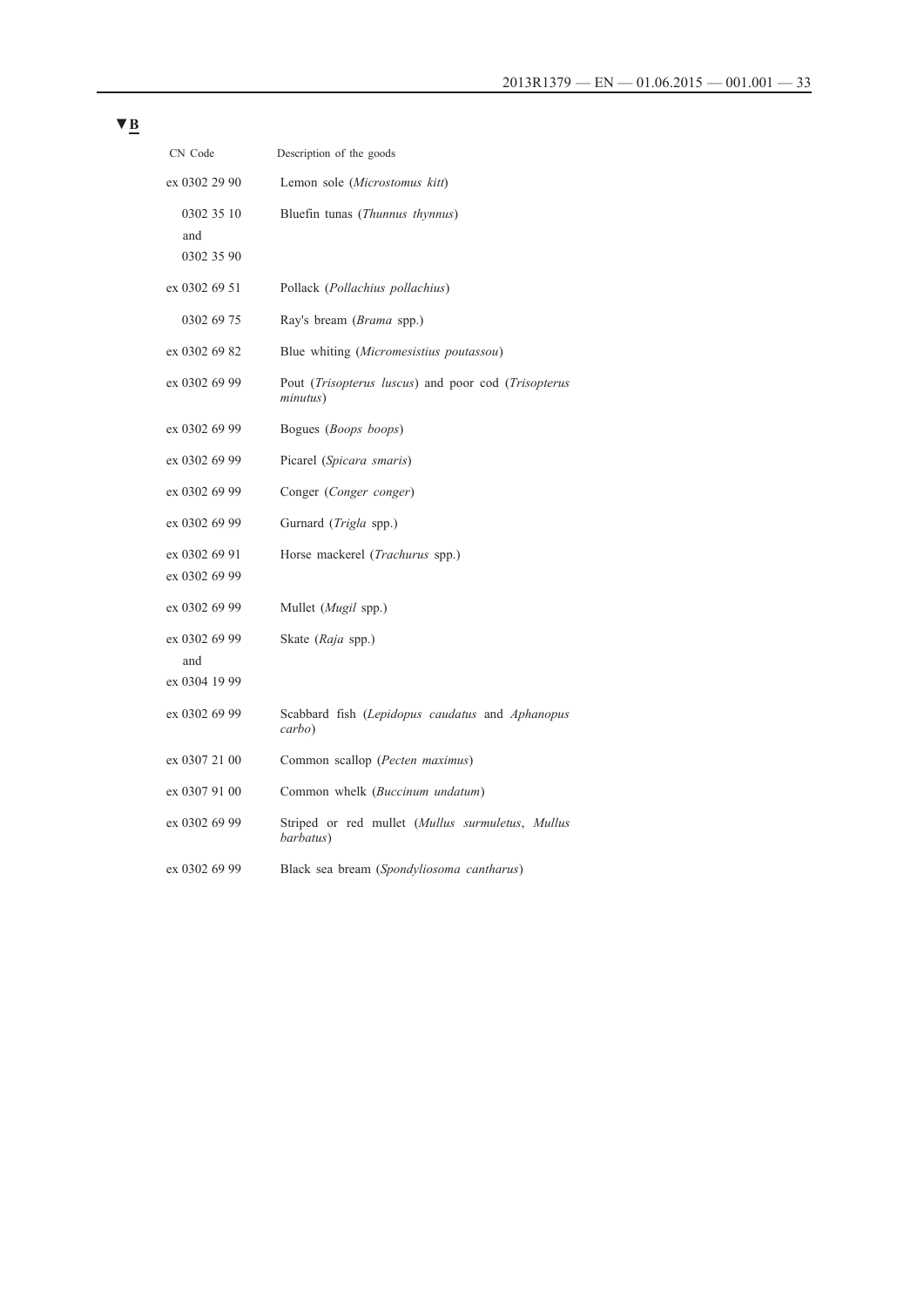# *ANNEX III*

# **INFORMATION ON FISHING GEAR**

| Mandatory information on the category<br>of fishing gear | More detailed information on corresponding gears and codes, in<br>accordance with Commission Regulation (EC) No 26/2004 (1) and<br>Commission Implementing Regulation (EU) No 404/2011 (2) |            |
|----------------------------------------------------------|--------------------------------------------------------------------------------------------------------------------------------------------------------------------------------------------|------------|
| <b>Seines</b>                                            | Beach seines                                                                                                                                                                               | <b>SB</b>  |
|                                                          | Danish seines                                                                                                                                                                              | <b>SDN</b> |
|                                                          | Scottish seines                                                                                                                                                                            | SSC.       |
|                                                          | Pair seines                                                                                                                                                                                | <b>SPR</b> |
| Trawls                                                   | Beam trawls                                                                                                                                                                                | <b>TBB</b> |
|                                                          | Bottom otter trawls                                                                                                                                                                        | <b>OTB</b> |
|                                                          | Bottom pair trawls                                                                                                                                                                         | <b>PTB</b> |
|                                                          | Midwater otter trawls                                                                                                                                                                      | <b>OTM</b> |
|                                                          | Pelagic pair trawls                                                                                                                                                                        | <b>PTM</b> |
|                                                          | Otter twin trawls                                                                                                                                                                          | <b>OTT</b> |
| Gillnets and similar nets                                | Set (anchored) gillnets                                                                                                                                                                    | <b>GNS</b> |
|                                                          | Driftnets                                                                                                                                                                                  | <b>GND</b> |
|                                                          | Encircling gillnets                                                                                                                                                                        | <b>GNC</b> |
|                                                          | Trammel nets                                                                                                                                                                               | <b>GTR</b> |
|                                                          | Combined trammel and gillnets                                                                                                                                                              | <b>GTN</b> |
| Surrounding nets and lift nets                           | Purse seines                                                                                                                                                                               | <b>PS</b>  |
|                                                          | Lampara nets                                                                                                                                                                               | LA         |
|                                                          | Boat operated lift nets                                                                                                                                                                    | <b>LNB</b> |
|                                                          | Shore-operated stationary lift nets                                                                                                                                                        | <b>LNS</b> |
| Hooks and lines                                          | Hand lines and pole lines (hand operated)                                                                                                                                                  | <b>LHP</b> |
|                                                          | Hand lines and pole lines (mechanised)                                                                                                                                                     | <b>LHM</b> |
|                                                          | Set longlines                                                                                                                                                                              | LLS        |
|                                                          | Longlines (drifting)                                                                                                                                                                       | <b>LLD</b> |
|                                                          | Troll lines                                                                                                                                                                                | LTL.       |
| Dredges                                                  | Boat dredges                                                                                                                                                                               | <b>DRB</b> |
|                                                          | Hand dredges used on board a vessel                                                                                                                                                        | <b>DRH</b> |
|                                                          | Mechanised dredges including suction dredges                                                                                                                                               | <b>HMD</b> |
| Pots and traps                                           | Pots (traps)                                                                                                                                                                               | <b>FPO</b> |
|                                                          |                                                                                                                                                                                            |            |

(1) Commission Regulation (EC) No 26/2004 of 30 December 2003 on the Community fishing fleet register (OJ L 5, 9.1.2004, p. 25).

(2) Commission Implementing Regulation (EU) No 404/2011 of 8 April 2011 laying down detailed rules for the implementation of Council Regulation (EC) No 1224/2009 establishing a Community control system for ensuring compliance with the rules of the Common Fisheries Policy (OJ L 112, 30.4.2011, p. 1).